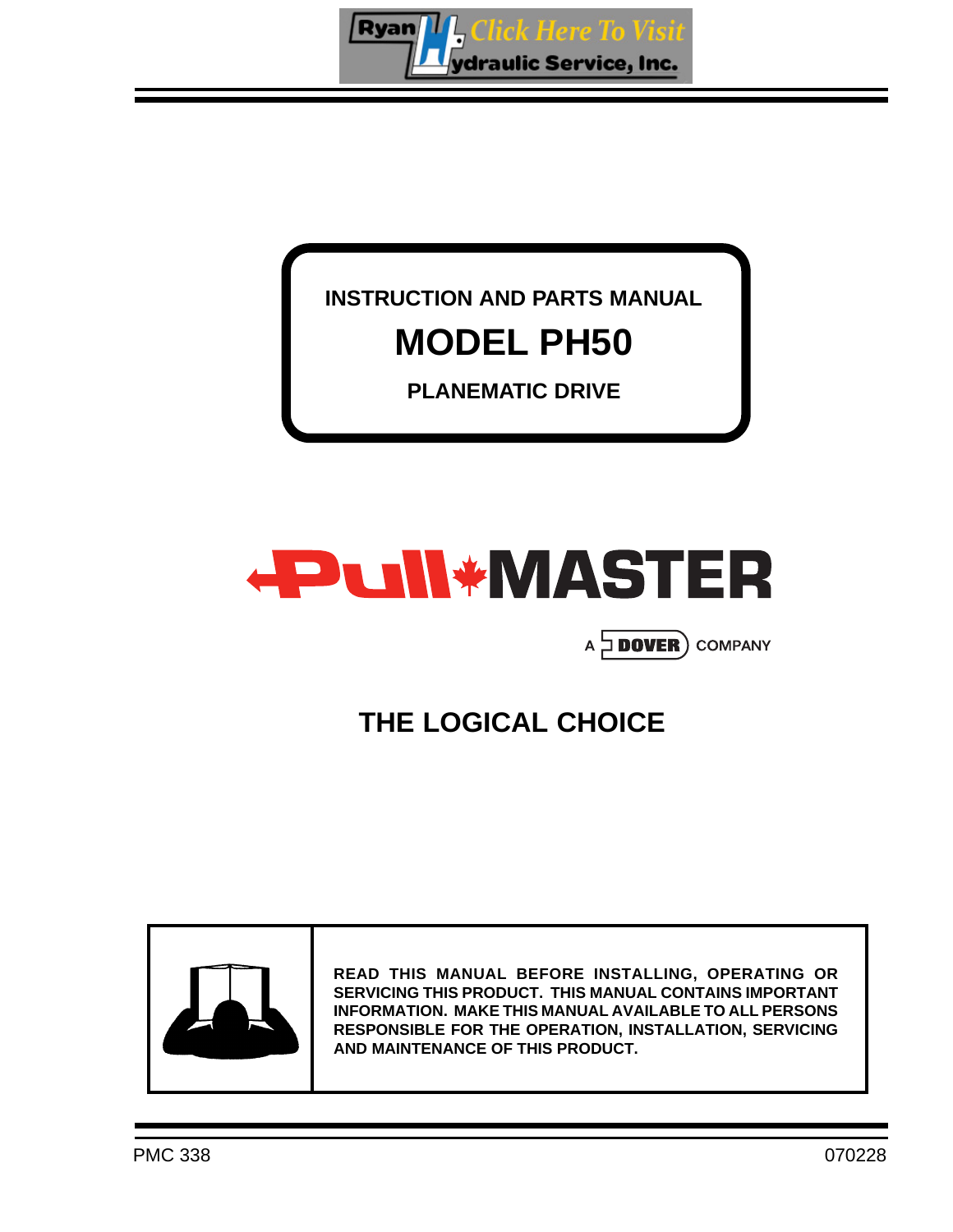### **Pullmaster Limited Warranty**

**Effective 8/1/2008** *SUPERSEDES ALL PRIOR WARRANTIES*

Seller warrants that each article (whether Gear Drive Products, Brake Products and/or Winch Products, all of which are covered hereunder) sold under this order shall at the time of shipment (i) conform to applicable specifications, and (ii) be free from defects in material and **workmanship during normal and ordinary use and service (the "Warranty").**

Buyer's exclusive remedy and Seller's sole obligation under this Warranty shall be, at Seller's option, to repair or replace any article or part thereof which has proven to be defective, or to refund the purchase price of such article or part thereof. Buyer acknowledges that Buyer is knowledgeable concerning the articles covered by this Warranty and sold in connection therewith which are being purchased, that Buyer has **reviewed this Warranty and that the remedies provided hereunder are adequate and acceptable to Buyer.**

This Warranty shall expire one (1) year from the date the article is first shipped by Seller. Notice of claimed breach of this Warranty must be given by Buyer to Seller within the applicable period. Such notice shall include an explanation of the claimed warranty defect and proof of date of purchase of the article or part thereof for which warranty coverage is sought. No allowances shall be made by Seller for any transportation, labor charges, parts, "in and out" costs, adjustments or repairs, or any other work, unless such items are authorized in writing and in advance by Seller. Nor shall Seller have any obligation to repair or replace items which by their nature are expendable.

If an article is claimed to be defective in material or workmanship, or not to conform to the applicable specifications, Seller will either examine the article at Buver's site or issue shipping instructions for return to Seller. This Warranty shall not extend to any articles or parts thereof which have been installed, used, or serviced otherwise than in conformity with Seller's applicable specifications, manuals, bulletins, or instructions, or which shall have been subjected to improper installation, operation, or usage, misapplication, neglect, incorrect installation, overloading, or employment for other than normal and ordinary use and service. This Warranty shall not apply to any article which has been repaired, altered or disassembled, or assembled by personnel other than those of Seller. This Warranty shall not apply to any article upon which repairs or alterations have been made (unless authorized in writing and in advance by Seller). This Warranty shall not apply to any articles or parts thereof furnished by Seller to Buyer's specifications and/or furnished by Buyer or acquired from others at **Buyer's request.**

**SELLER MAKES NO EXPRESS WARRANTIES AND NO IMPLIED WARRANTIES OF ANY KIND, OTHER THAN THE WARRANTY** EXPRESSLY SET FORTH ABOVE. SUCH WARRANTY IS EXCLUSIVE AND IS MADE AND ACCEPTED IN LIEU OF ANY AND ALL **OTHER WARRANTIES, EXPRESS OR IMPLIED, INCLUDING WITHOUT LIMITATION THE IMPLIED WARRANTIES OF MERCHANTABILITY AND FITNESS FOR A PARTICULAR PURPOSE.**

Buyer expressly agrees that Seller is not responsible to perform any work or investigation related in any way to tensional vibration issues and is not responsible for the detection or remedy of Natural Frequency Vibration of the mechanical system in which the unit is installed. Buyer acknowledges, understands and agrees that this Warranty does not cover failures of the unit which result in any manner from the operation of the machine or unit at vibration frequencies at or near the natural frequency vibration of the machine in such a way that damage may result. Buyer expressly agrees that Seller is not responsible for failure damage or accelerated wear caused by machine or ambient vibration. Further, Buyer acknowledges and agrees that Buyer is always solely responsible for determination and final approval of the "application factor" which may be used in Seller's calculations, and this application factor is 1.0 unless otherwise stated in Seller's quotation **specifications.**

The remedies for this Warranty shall be only those expressly set forth above, to the exclusion of any and all other remedies of whatsoever kind. The limited remedies set forth above shall be deemed exclusive, even though they may fail their essential purpose. No agreement varying or extending the foregoing Warranty, remedies, exclusions, or limitations shall be effective unless in a writing signed by an executive officer of Seller and Buyer. This Warranty is non-transferable. If a party who had purchased articles from Buyer, or from persons in privity with Buyer, brings any action or proceeding against Seller for remedies other than those set forth in this Warranty, Buyer agrees to defend Seller against the claims asserted in such action or proceeding at Buyer's expense, including the payment of attorneys' fees and costs, and indemnify Seller and hold Seller harmless of, from and against all such claims, actions, proceedings or judgments therein. Buyer also agrees to defend and indemnify Seller of, from and against any loss, cost, damage, claim, debt or expenses, including attorneys' fees, resulting from any claims by Buyer or third parties to property or injury to persons resulting from faulty installation, repair or modification of the article and misuse or negligent operation or use of the article. whether or not such damage to property or injury to persons may be caused by defective material, workmanship, or construction. ADVISORY: Winches and hoists are not approved for lifting or handling *personnel or persons unless specifically approved in writing from Seller for the specific intended application.*

Under no circumstances shall Seller be liable (i) for any damage or loss to any property other than the warranted article or part thereof, or (ii) for any special, indirect, incidental, or consequential damage or loss, even though such expenses, damages, or losses may be foreseeable.

The foregoing limitations on Seller's liability in the event of breach of warranty shall also be the absolute limit of Seller's liability in the event of Seller's negligence in manufacture, installation, or otherwise, with regard to the articles covered by this Warranty, and at the expiration of the Warranty period as above stated, all such liabilities shall terminate. Buyer's purchase of any article(s) covered by this Warranty shall constitute acceptance of the terms and conditions hereof and shall be binding upon Buyer and Buyer's representatives, heirs and assigns. The laws of the Province of British Columbia shall govern Buyer's rights and responsibilities in regard to this Warranty and the transaction(s) subject thereto, and the Province of British Columbia shall be the exclusive forum and jurisdiction for any action or proceedings brought by Buyer in connection herewith or any dispute hereunder. If any of the terms and conditions contained within this Warranty are void, the **remaining provisions thereof are and shall remain valid and enforceable.**

**Note:** *Prices and specifications contained in this price book are subject to change without notice.*

**US.DIST.01.01.07 [PULLMASTER LOGO]**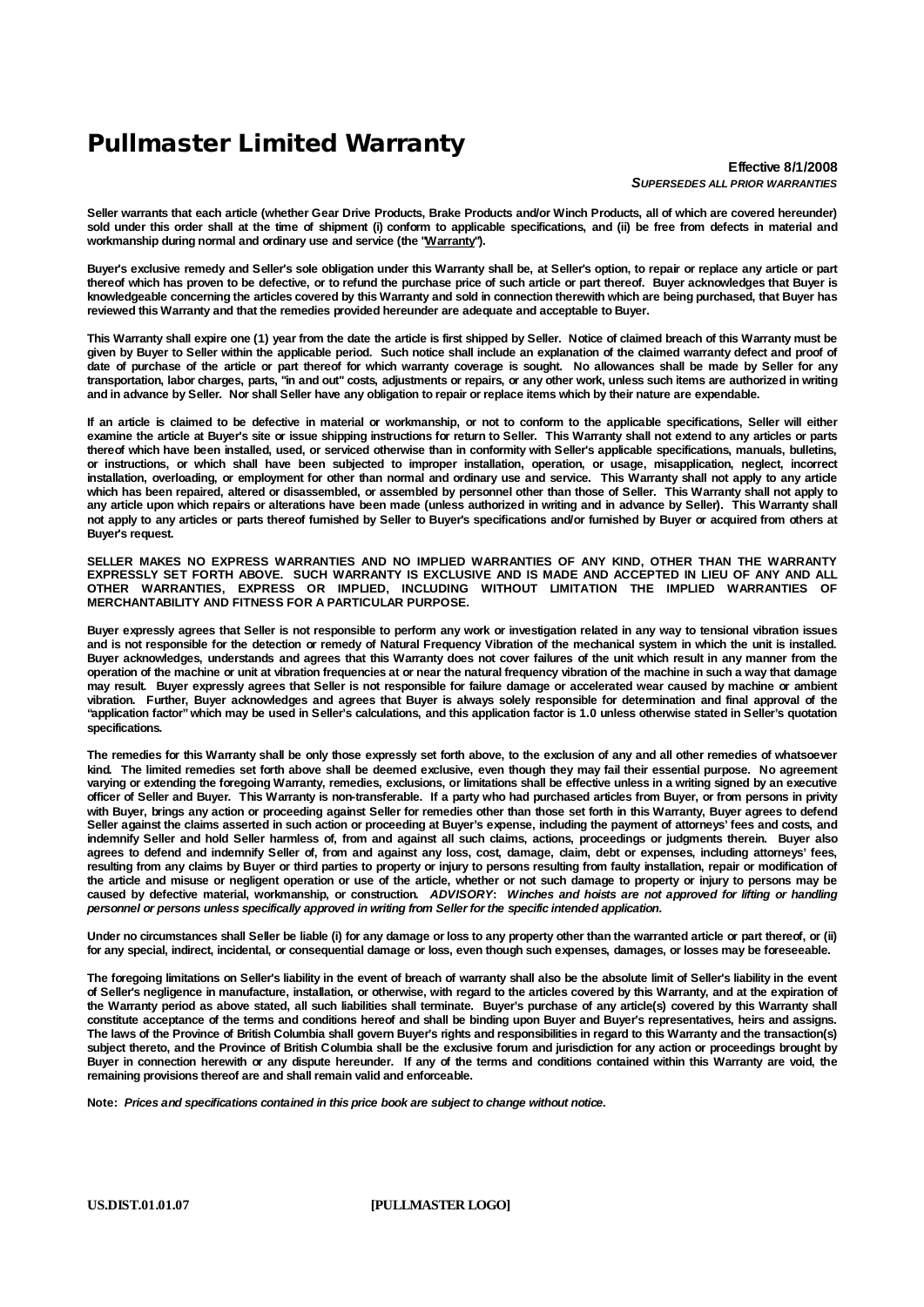### **SAFETY RECOMMENDATIONS**

### **WARNING**

#### **FAILURE TO COMPLY WITH THE FOLLOWING SAFETY RECOMMENDATIONS AND LOCAL RULES AND REGULATIONS COULD RESULT IN PROPERTY DAMAGE, SEVERE INJURY OR DEATH.**

- 1. Do not install, operate or service Planematic drive before reading and understanding manufacturer's instructions.
- 2. The Planematic drive described herein is not designed for operations involving lifting or moving personnel.
- 3. Do not lift or carry loads over people.
- 4. Do not exceed recommended operating pressure (psi) and operating volume (gpm).
- 5. Do not jerk the Planematic drive. Always smoothly accelerate and decelerate load.
- 6. Do not operate a damaged, noisy or malfunctioning Planematic drive.
- 7. Do not leave a load suspended for any extended period of time.
- 8. Never leave a suspended load unattended.
- 9. The Planematic drive should be maintained and operated by qualified personnel.
- 10. Inspect Planematic drive mounting bolts and hoses before each shift.
- 11. Warm up equipment before operating Planematic drive, particularly at low ambient temperatures.
- 12. Do not weld any part of the Planematic drive.
- 13. Verify circulation return before operating Planematic drive.
- 14. Ensure equipment stability before operating Planematic drive.
- 15. Wear proper clothing to avoid entanglement in rotating machinery.
- 16. Always stand clear of the load.
- 17. Use only recommended hydraulic oil.
- 18. Keep hydraulic system clean and free from contamination at all times.
- 19. Maintain Planematic drive and equipment in good operating condition. Perform scheduled maintenance regularly.
- 20. In case of a power failure or breakdown leading to an unexpected stop of the hydraulic power circuit, stand clear of the area and the load being hoisted. Take the necessary precautions to prevent access to the area where the load is halted.
- 21. The noise level of the Planematic drive is 86 dBA measured on a distance of 1.00 meter, 1.60 meters high. The measuring equipment used was: Realistic #42-3019.
- 22. Clean up any oil spillage immediately.
- 23. Wear proper clothing and personal protection equipment such as footwear, safety goggles and a hard hat. Read manual first.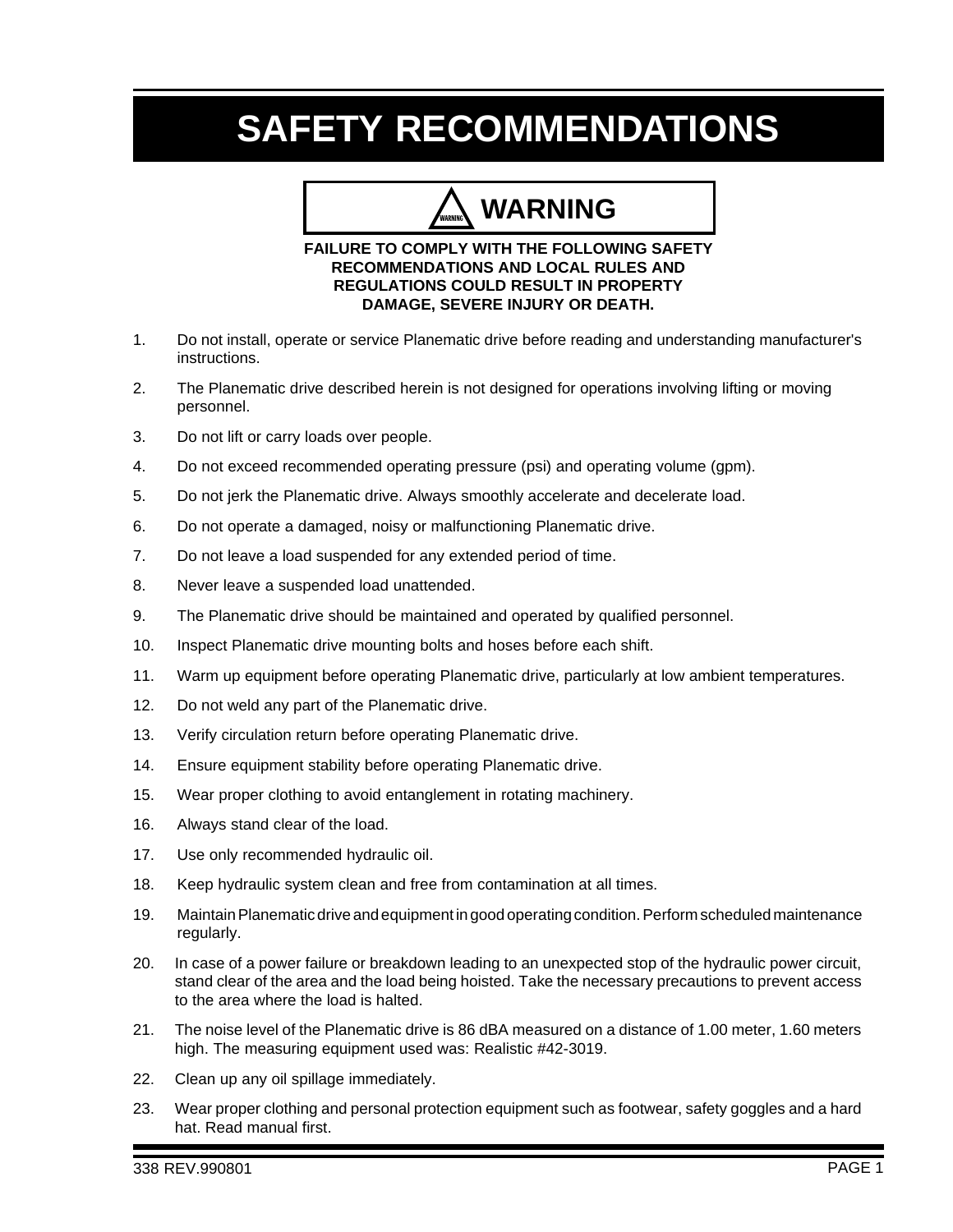# **DESCRIPTION OF THE MODEL PH50**

The PULLMASTER Planematic drive is a high performance, highly efficient, planetary hydraulic drive with reversing speed 4.3 times faster than forward speed.

The main components of this unit are:

- ✛ hydraulic motor
- ✛ brake housing
- ✛ hydraulically released multi-disc brake with static and dynamic function
- ✛ primary planetary reduction
- ✛ final drive housing
- ✛ final planetary reduction
- ✛ output shaft

#### **FUNCTION IN FORWARD ROTATION:**

In forward rotation the torque and rpm of the hydraulic motor are transmitted to the sungear of the primary planet reduction. The sprag clutch which connects the motor drive shaft to the automatic brake assembly permits free rotation in forward direction\* (brake is not effective in forward direction).

The output torque and rpm of the primary reduction are transmitted to the final reduction by the final sungear which is splined to the primary planet hub. The output shaft is splined to the final planet hub. When the rotation is stopped, the suspended load or the tension in the reverse direction causes the sprag clutch to lock and the maximum permissible load is held safely by the disc brake. The pressure required to rotate the output shaft may vary up to 200 psi (14 bar) without load.

With the exception of models supplied with brake effective in both directions, brake assembly permits free rotation in forward direction.

#### **FUNCTION IN REVERSE ROTATION:**

In reverse rotation, hydraulic pressure from the reversing side of the hydraulic motor is channelled to the brake piston, causing the brake piston to release the multi-disc brake against the brake springs. The sprag clutch locks motor drive shaft with the connecting shaft. Connecting shaft coupled with brake hub and primary internal gear causes the primary reduction to rotate at the rpm of hydraulic motor, thus eliminating the primary reduction. Elimination of primary reduction in this manner increases the output shaft speed and decreases the output torque 4.3 times of forward direction. Based on standard motor, pressure required to rotate the output shaft, without load depending upon speed, may vary from 450 to 750 psi (31 to 52 bar).

If the applied load drives the Planematic faster than desired, the motor consumes more oil than is supplied and pressure at the reversing port decreases. The brake partially applies and slows the drive. In this manner, the motor continuously regulates brake pressure to safely and smoothly control the load without counterbalance or holding valves.

The partially applied brake results in temperature. This temperature is dissipated by an internal circulation flow, supplied out of the hydraulic motor or from an external source. For models with external circulation, required flow is approximately 4.5 (US) gpm (17 l/min). The circulation return line must go to the reservoir directly.

#### **IMPORTANT:** For proper drive function, system back pressure in the brake housing and at the motor return port must never exceed the allowable limits listed in the SPECIFICATIONS section of this

manual.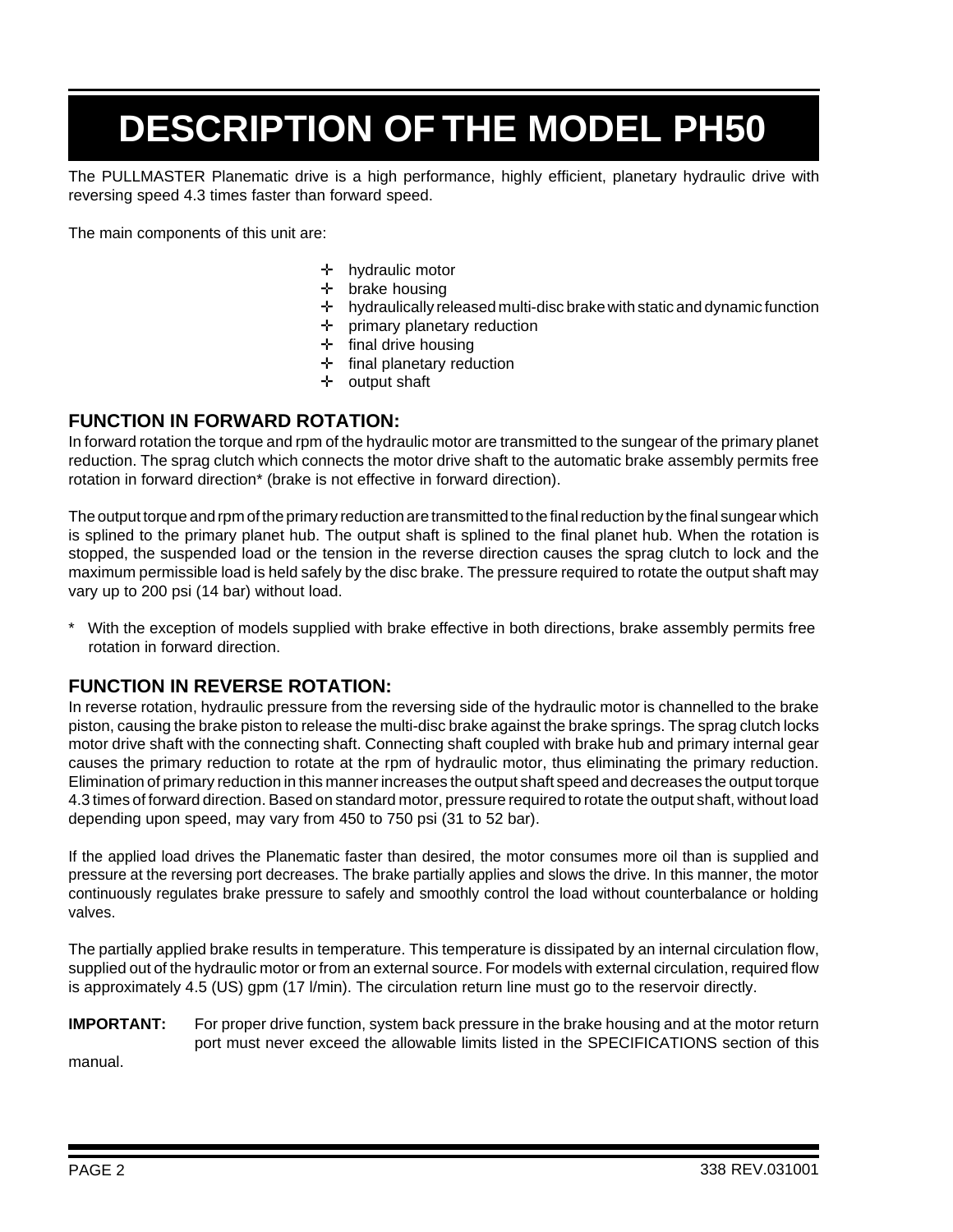### **MODEL PH50 MODEL CODING FOR PLANEMATIC DRIVE**

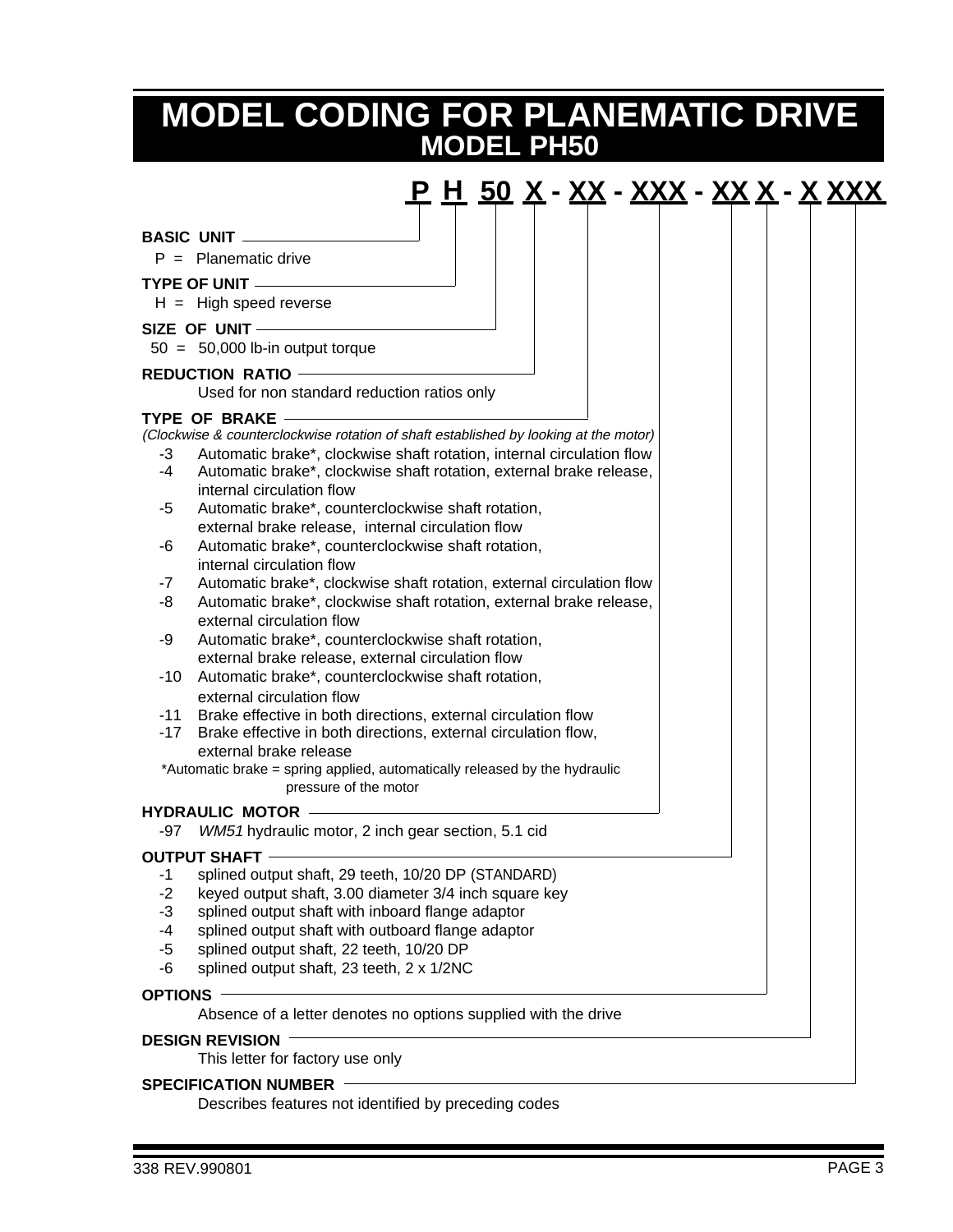# **OPTIONS**

#### **REDUCTION RATIO:**

The reduction ratio of the standard PULLMASTER Planematic drive is 41.2:1. Drives with different reduction ratios and altered output performances are optionally available.

#### **TYPE OF BRAKE:**

The standard PULLMASTER Planematic drive output shaft rotates forward in clockwise direction as viewed from the motor end of the unit. Standard brake is effective only during reverse rotation and automatically functions during operation.

Drives with counterclockwise forward rotation and drives with brake effective in both directions are optionally available. Drives with porting to allow brake release from an external power source are optionally available.



**FAILURE TO PROPERLY VENT EXTERNAL BRAKE RELEASE PORT WILL TRAP BRAKE PRESSURE AND ALLOW THE LOAD TO DROP, CAUSING PROPERTY DAMAGE, SEVERE INJURY OR DEATH. PLANEMATIC DRIVES SUPPLIED WITH EXTERNAL RELEASE OPTION MUST BE CONNECTED ACCORDING TO "TYPICAL HYDRAULIC CIRCUIT".**

#### **OUTPUT SHAFT:**

The standard PULLMASTER Planematic drive has a 29 teeth, 10/20 DP splined output shaft. Drives with keyed or splined output shafts or adaptor flanges are optionally available.

#### **OPTIONAL GEAR SECTION FOR THE HYDRAULIC MOTOR:**

The performance of the standard PULLMASTER Planematic drive can be changed by using different gear sections. (Contact the factory for performance information.)

#### **HYDRAULIC MOTORS FOR HIGH PRESSURE HYDRAULIC SYSTEMS:**

The operating pressure of the standard PULLMASTER Planematic drive is limited to 2200 psi (152 bar). For hydraulic systems operating with a higher range of hydraulic pressure, the drive can be supplied with a hydraulic piston motor, which will provide for the same basic performance. (Contact the factory for this requirement.)

The PULLMASTER WINCH CORPORATION may consider other options for quantity requirements.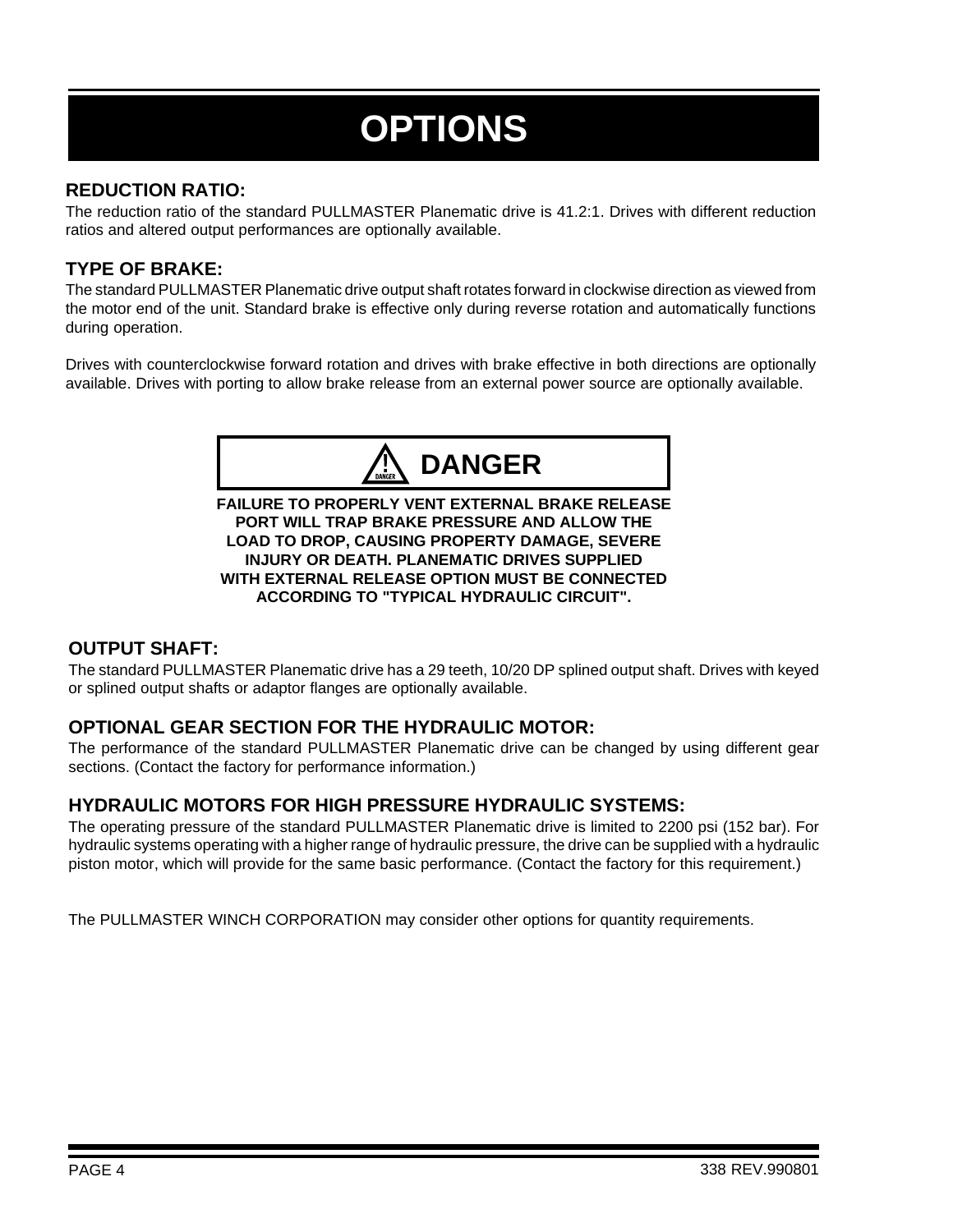# **SPECIFICATIONS**

Performance specifications are based on standard hydraulic motor and gear ratio. Performance specifications for Planematic drives supplied with optional motors and/or reductions are provided in attached supplement.

| <b>MAXIMUM OUTPUT TORQUE:</b>                              |                                         |                          |                    |
|------------------------------------------------------------|-----------------------------------------|--------------------------|--------------------|
|                                                            | Forward:                                | 50,000 lb-in             | 5649 Nm            |
|                                                            | Reverse:                                | 11,630 lb-in             | 1314 Nm            |
| <b>MAXIMUM OUTPUT RPM:</b>                                 |                                         |                          |                    |
|                                                            | Forward:                                | 48 rpm                   |                    |
|                                                            | Reverse:                                | 208 rpm                  |                    |
| <b>MAXIMUM OPERATING PRESSURE:</b>                         |                                         | 2200 psi                 | 152 <sub>bar</sub> |
| <b>MAXIMUM OPERATING VOLUME:</b>                           |                                         | 50 (US) gpm              | 189 l/min          |
| <b>MINIMUM OPERATING VOLUME:</b>                           |                                         | $17$ (US) gpm            | 64 l/min           |
| <b>REDUCTION RATIO:</b>                                    |                                         |                          |                    |
|                                                            | Forward:                                | 41.2:1                   |                    |
|                                                            | Reverse:                                | 9.5:1                    |                    |
| <b>OUTPUT SHAFT:</b>                                       | Axial or Radial load                    | See OVERHUNG LOAD RATING |                    |
| PERFORMANCE AT VARYING<br><b>PRESSURE OR VOLUME:</b>       |                                         | See PERFORMANCE GRAPHS   |                    |
| <b>AT MOTOR RETURN PORT:</b>                               | <b>PERMISSIBLE SYSTEM BACK PRESSURE</b> | 65 psi                   | 4.5 bar            |
| <b>PERMISSIBLE PRESSURE</b><br>AT CIRCULATION SUPPLY PORT: |                                         | 30 psi                   | 2 bar              |
| <b>CIRCULATION OIL VOLUME:</b>                             | Models with external circulation        | $4.5$ gpm                | $17$ I/min         |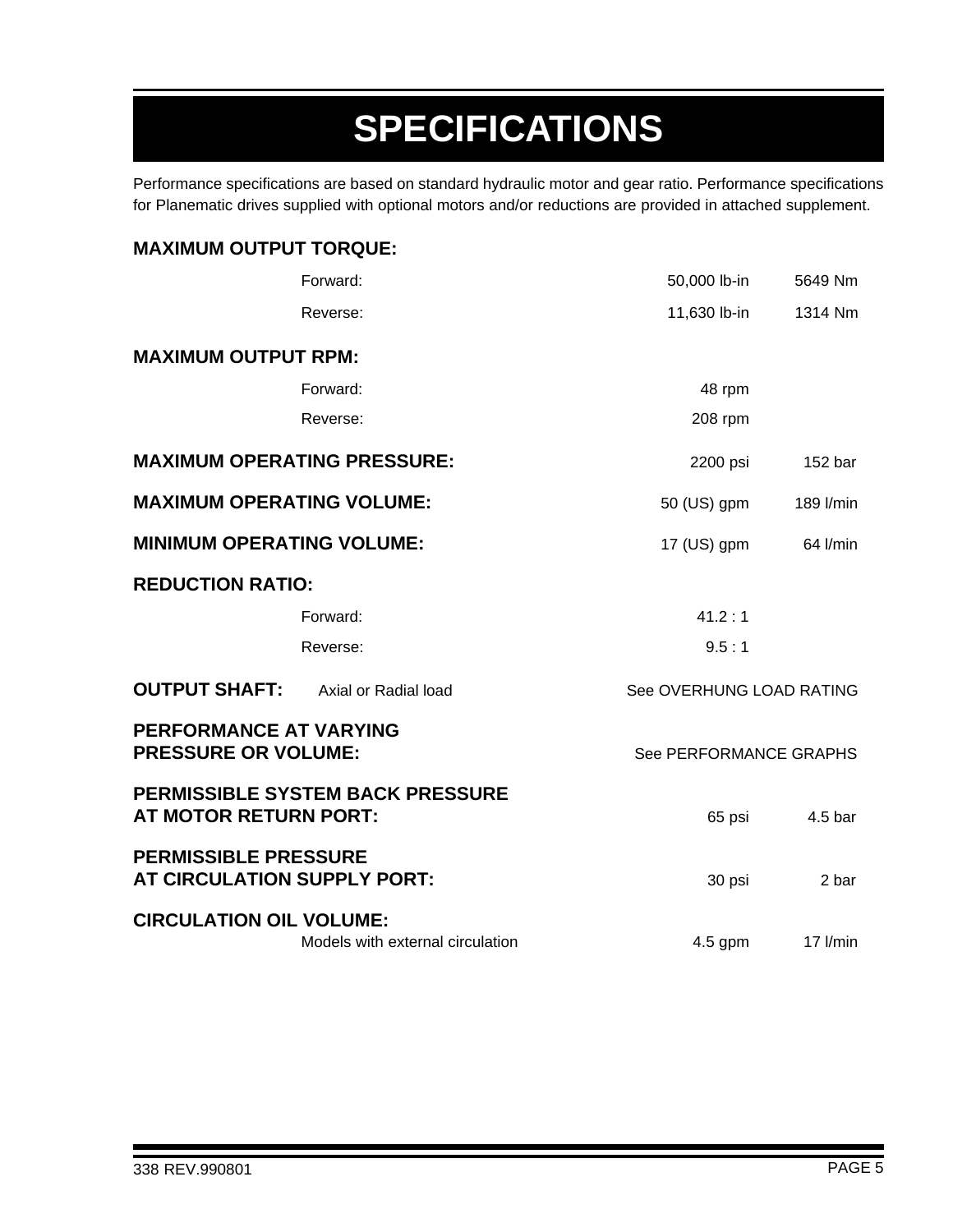### **OVERHUNG LOAD RATING**

PG-50-OH

The magnitude and location of a load is dependent on the following factors:

- SF = service factor (Table A)
- AF = application factor (Table B)
- $a =$  bearing geometry constant =  $-3.10$
- $T =$  basic thrust or tension load = 25,300
- $c = basic load constant = 51,000$
- $L =$  allowable overhung load in lbs.

y = distance of load centre to mounting face in inches



Allowable thrust or tension load in lbs.  $= T \times SF$ 

| 0.75 |
|------|
| 1.00 |
| 1.50 |
|      |
| 2.68 |
|      |

| TABLE A                                 |      | <b>TABLE B</b>   |      |
|-----------------------------------------|------|------------------|------|
| 24 hr. day, continuous duty, full load  | 0.75 | Chain drive      | 1.00 |
| 8 hr. day, continuous duty, full load   | 1.00 | Gear             | 1.25 |
| 3 hr. day, intermittent duty, full load | 1.50 | V-belt           | 1.50 |
| Intermittent duty at variable loads,    |      | <b>Flat belt</b> | 2.50 |
| up to full load occasionally            | 2.68 |                  |      |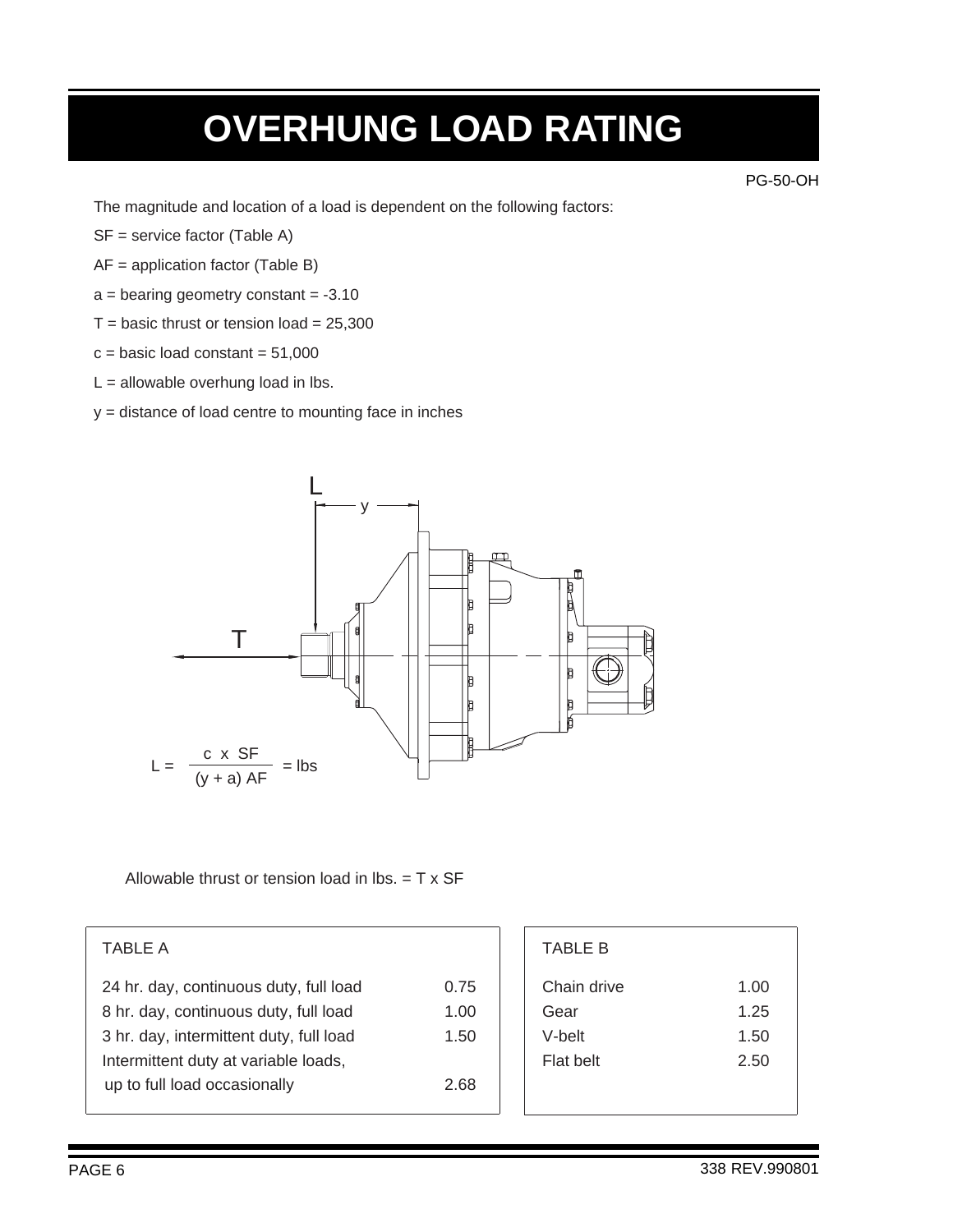### **PERFORMANCE GRAPHS**

#### **OUTPUT TORQUE VS. OIL PRESSURE**



#### **OUTPUT RPM VS. OIL VOLUME**



Performance graphs are based on standard hydraulic motor and gear ratio.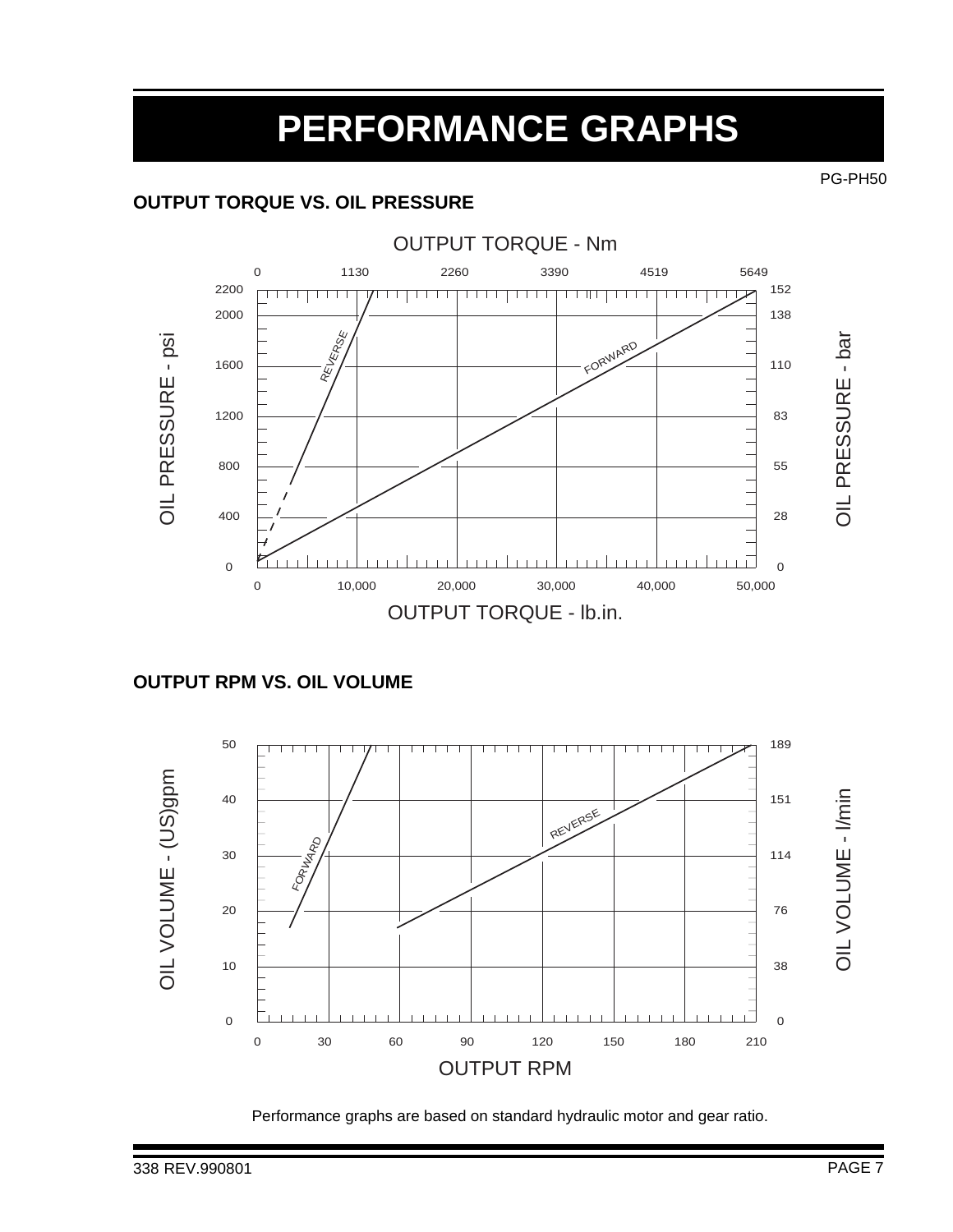## **TYPICAL HYDRAULIC CIRCUIT**

HC-PMH50-A



RESERVOIR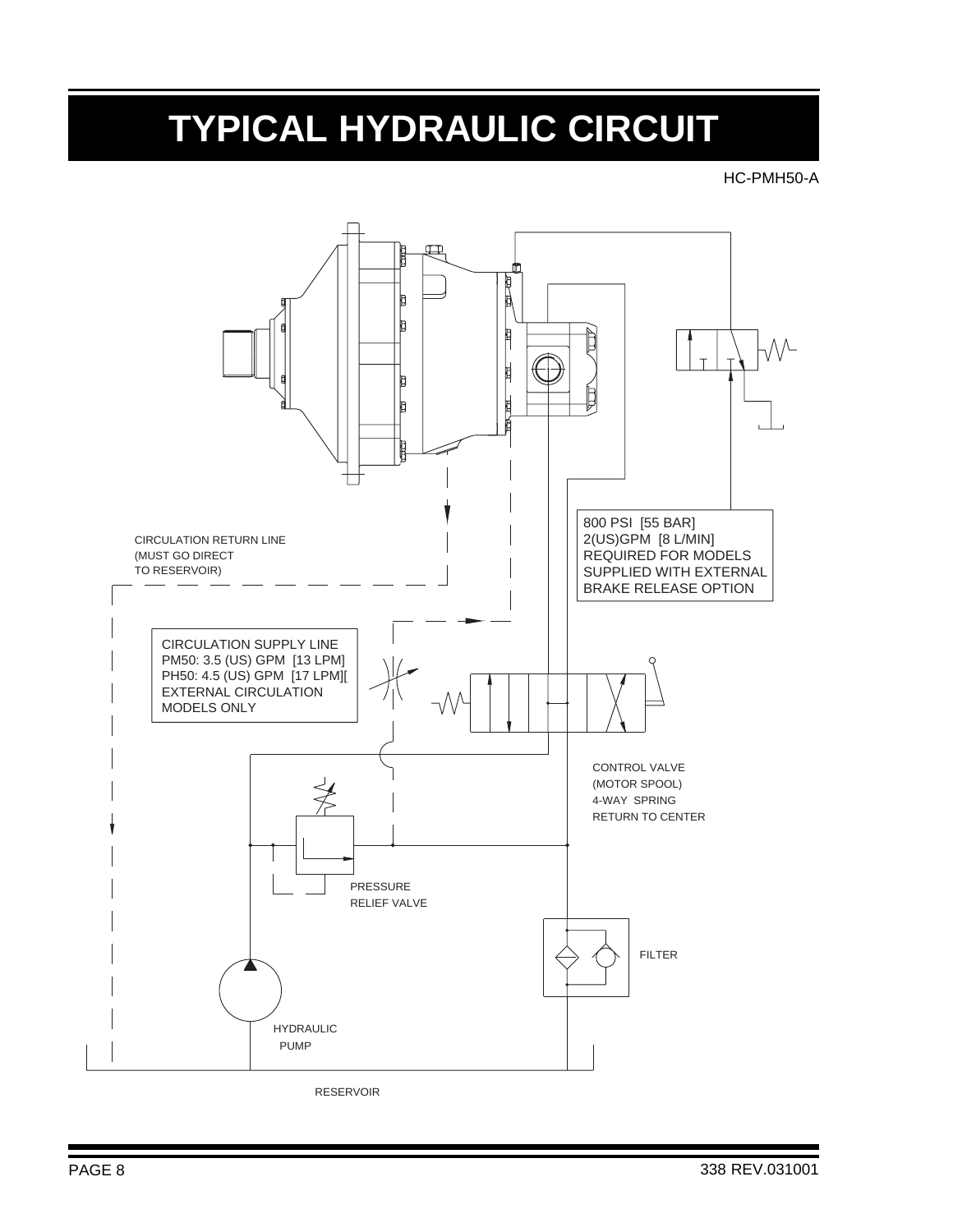### **RECOMMENDATIONS**

#### **HYDRAULIC FLUID:**

The hydraulic fluid selected for use with PULLMASTER Planematic drives should be a high grade, petroleum based fluid, with rust, oxidation and wear resistance. Fluid cleanliness and operating viscosity are critical to drive reliability, efficiency and service life.

For optimum performance, the recommended viscosity range at operating temperature is 81 - 167 SUS (16 - 36 CS). For extreme operating conditions of short duration, the maximum viscosity range of 58 - 4635 SUS (10 - 1000 CS) should not be exceeded.

For optimum performance, the drive recommended hydraulic fluid temperature operating range is 80 - 150F (27 - 66 C). For extreme operating conditions of short duration, the maximum temperature range of -5 - 180F (-21 - 82 C) should not be exceeded.

#### **LUBRICATION:**

The Planematic drive mechanism requires an oil bath lubrication of the internal components. Depending on the model code, circulation is supplied internally by the motor or externally (see TYPICAL HYDRAULIC CIRCUIT). If the unit is internally circulated, fill the Planematic with hydraulic oil through one of the filler / drain ports before operating.

#### **HYDRAULIC PUMP:**

For maximum performance of the PULLMASTER Planematic drive, the hydraulic pump must supply the maximum flow of hydraulic fluid at the hydraulic pressure stated in SPECIFICATIONS.

#### **HYDRAULIC CONTROL VALVE:**

The standard control valve used for operating the PULLMASTER Planematic drive must have a fourway, spring return to neutral feature, which provides for open flow from the pressure ports of the drive to the reservoir in neutral position of the control (motor spool). It is important to point out that good speed control depends on the "metering" characteristics of the control valve. The better the oil flow is "metered" the better will be the speed control.

#### **HYDRAULIC PRESSURE RELIEF:**

The hydraulic circuit for the PULLMASTER Planematic drive requires a pressure relief set at the operating pressure (see SPECIFICATIONS). Usually, a pressure relief is part of the hydraulic control valve. Where this is not the case, a separate pressure relief valve must be installed and set at the recommended maximum pressure.

#### **HYDRAULIC RESERVOIR:**

It is recommended that the hydraulic reservoir has sufficient capacity to provide good heat dissipation in order to prevent over-heating of the hydraulic fluid. The hydraulic reservoir should be made from clean and scale-free material to prevent contamination of the hydraulic fluid. In order to prevent air from being mixed with the hydraulic fluid, the reservoir should have an over-flow baffle separating the return lines from the suction line and all return lines should enter the reservoir below the fluid level. The reservoir should be mounted close to and above the hydraulic pump in a location which provides for free air circulation around the reservoir.

#### **HYDRAULIC HOSES:**

The following hydraulic hoses are recommended for maximum efficiency of the PULLMASTER Planematic drive:

| Pressure lines:           | Equivalent to SAE 100R12-20 |
|---------------------------|-----------------------------|
| Circulation return line:  | Equivalent to SAE 100R4-12  |
| Circulation supply line:* | Equivalent to SAE 100R6-6   |

\* Only for models with external circulation.

It is recommended that a larger size of hydraulic hose is installed where the pressure lines or the circulation lines are excessively long.

#### **HYDRAULIC FILTER:**

Hydraulic filter recommendations for the hydraulic circuit of the PULLMASTER Planematic drive, based on a return line filter, are given as follows:

| Average Atmosphere: | 10 microns |
|---------------------|------------|
| Dusty Atmosphere:   | 5 microns  |

In order to prevent accidental stoppage of the return line flow, the oil filter should have a by-pass feature.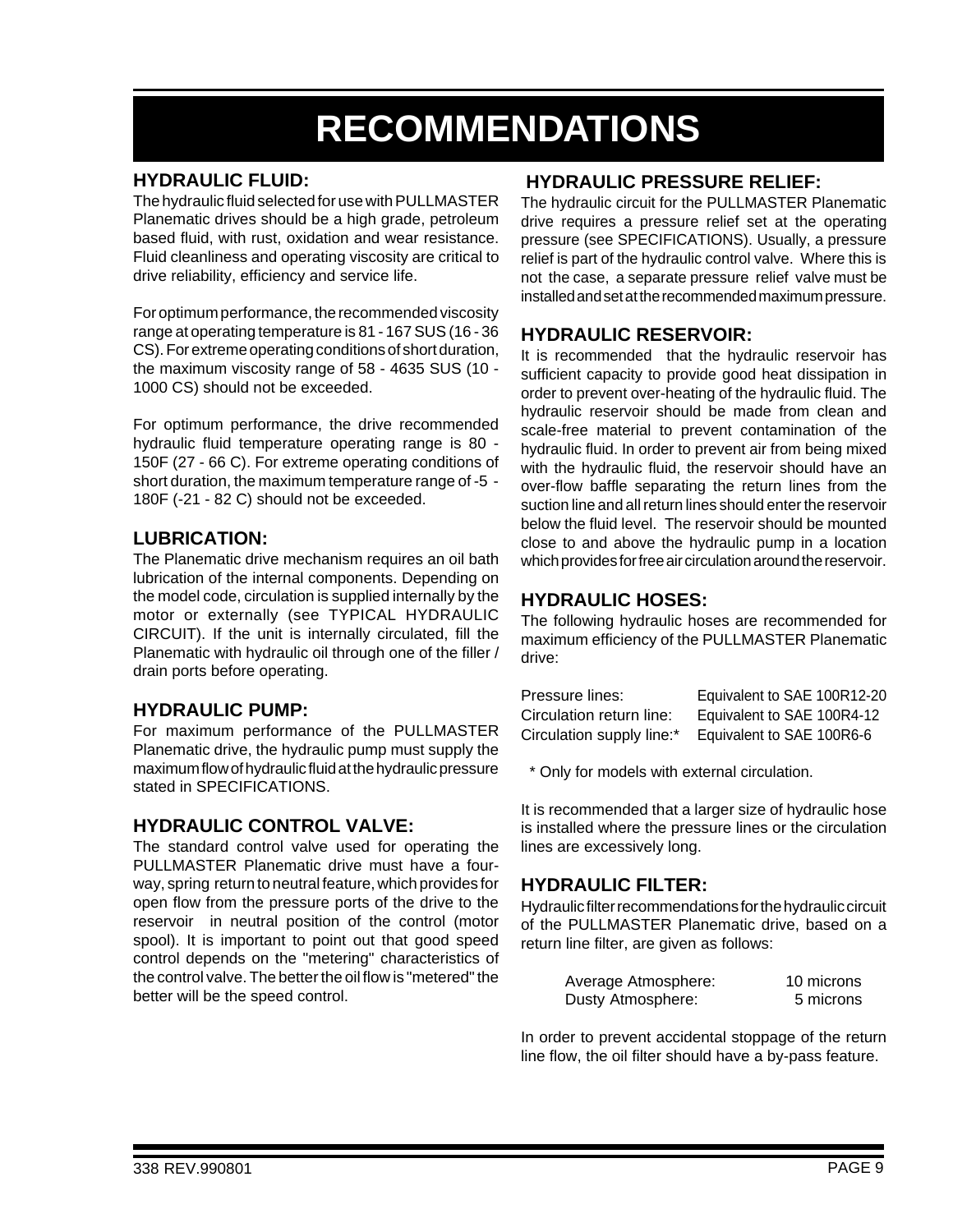## **INSTALLATION INSTRUCTIONS**

### **DANGER**

#### **FAILURE TO FOLLOW INSTALLATION INSTRUCTIONS WILL RESULT IN PROPERTY DAMAGE, SEVERE INJURY OR DEATH.**

To ensure satisfactory operation, the PULLMASTER Planematic drive must be properly installed. Observe the following installation instructions:

- 1) The Planematic drive mounting structure must be strong enough to withstand operating torques without excessive deflection.
- 2) The Planematic drive mounting surface and pilot bore must be machined.
- 3) Position the Planematic drive using a lifting eyebolt in the tapped hole provided.
- 4) Use eight 3/4 inch diameter mounting bolts (grade 5 or better). Evenly tighten bolts per BOLT TORQUE CHART.
- 5) Use only recommended circuit components and hydraulic hoses.
- 6) Plumb a separate circulation return line directly to tank. Keep the return line above the drive to maintain housing oil level at all times.
- 7) Fill Planematic drive housing with oil through filler/drain port before operating. Units ported for external circulation can be filled through circulation supply line.
- **IMPORTANT:** System brake housing back pressure must never exceed the limit allowed in the SPECIFICATIONS section of this manual.

Before loading the Planematic drive, verify adequate brake circulation flow by checking at the circulation return line port while driving in reverse direction.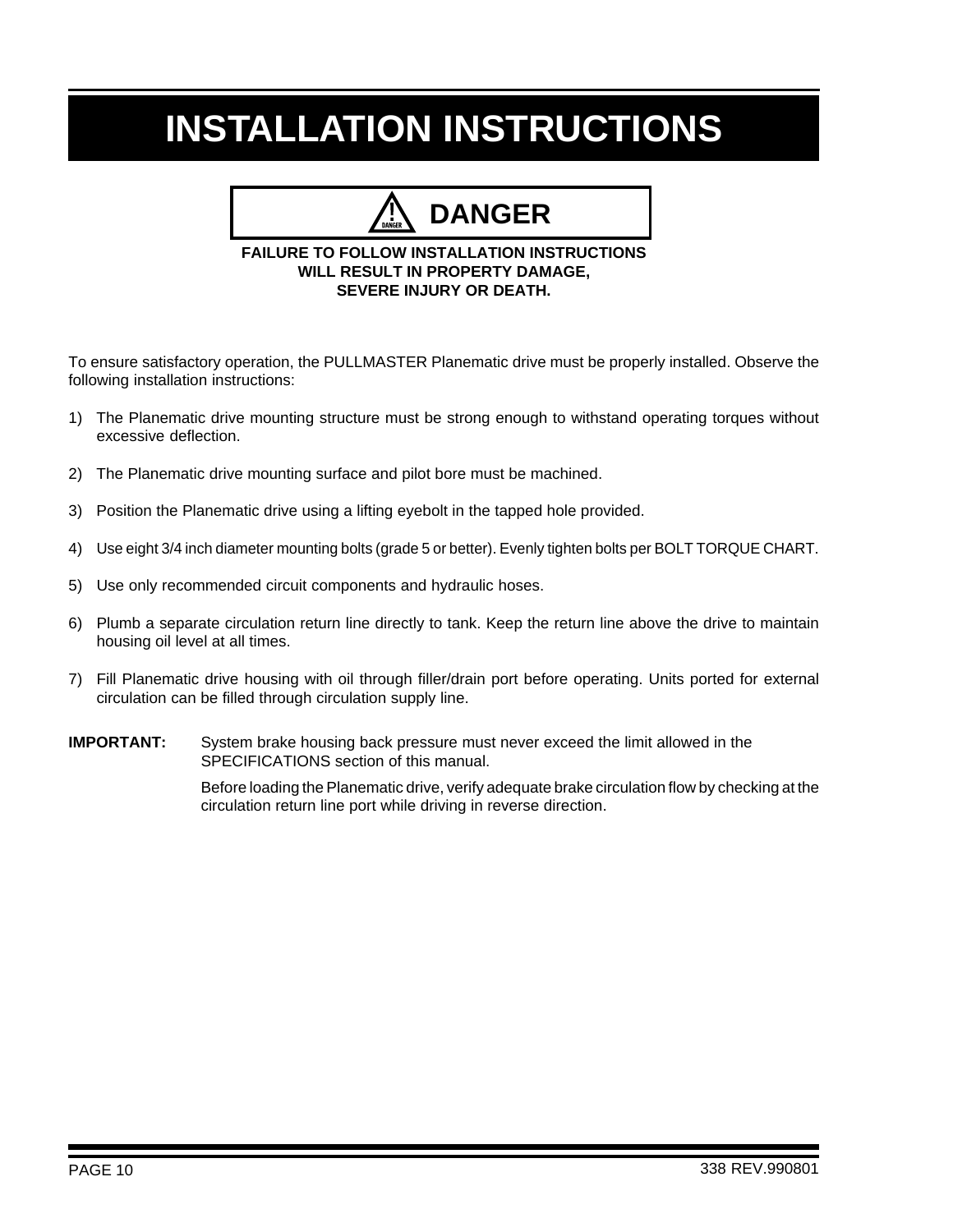### **OPERATING INSTRUCTIONS**

## **DANGER**

#### **FAILURE TO FOLLOW INSTALLATION INSTRUCTIONS WILL RESULT IN PROPERTY DAMAGE, SEVERE INJURY OR DEATH.**

Verify proper installation, acceptable system back pressure and adequate brake circulation flow before operating the Planematic drive.

- 1) The standard Planematic drive brake applies only in counterclockwise rotation as viewed from the motor end of the unit. The drive has no brake during clockwise rotation. Ensure brake option is appropriate for particular application.
- 2) The Planematic drive hydraulic motor is supplied through a single lever control valve with **reverse, neutral** and **forward** positions. Drive speed is regulated by metering the control valve lever. Standard brake automatically releases when driving in reverse direction and sets when control valve lever is returned to **neutral** position.

Refer to OPTIONS section of this manual for explanation of optional brake configurations.

3) Verify installation and connection by slowly driving a full test load through a safe distance, forward and reverse. Complete functional test by driving test load at full speed, forward and reverse, several times.

If Planematic drive does not function properly after following above procedure, refer to TROUBLESHOOTING section of this manual.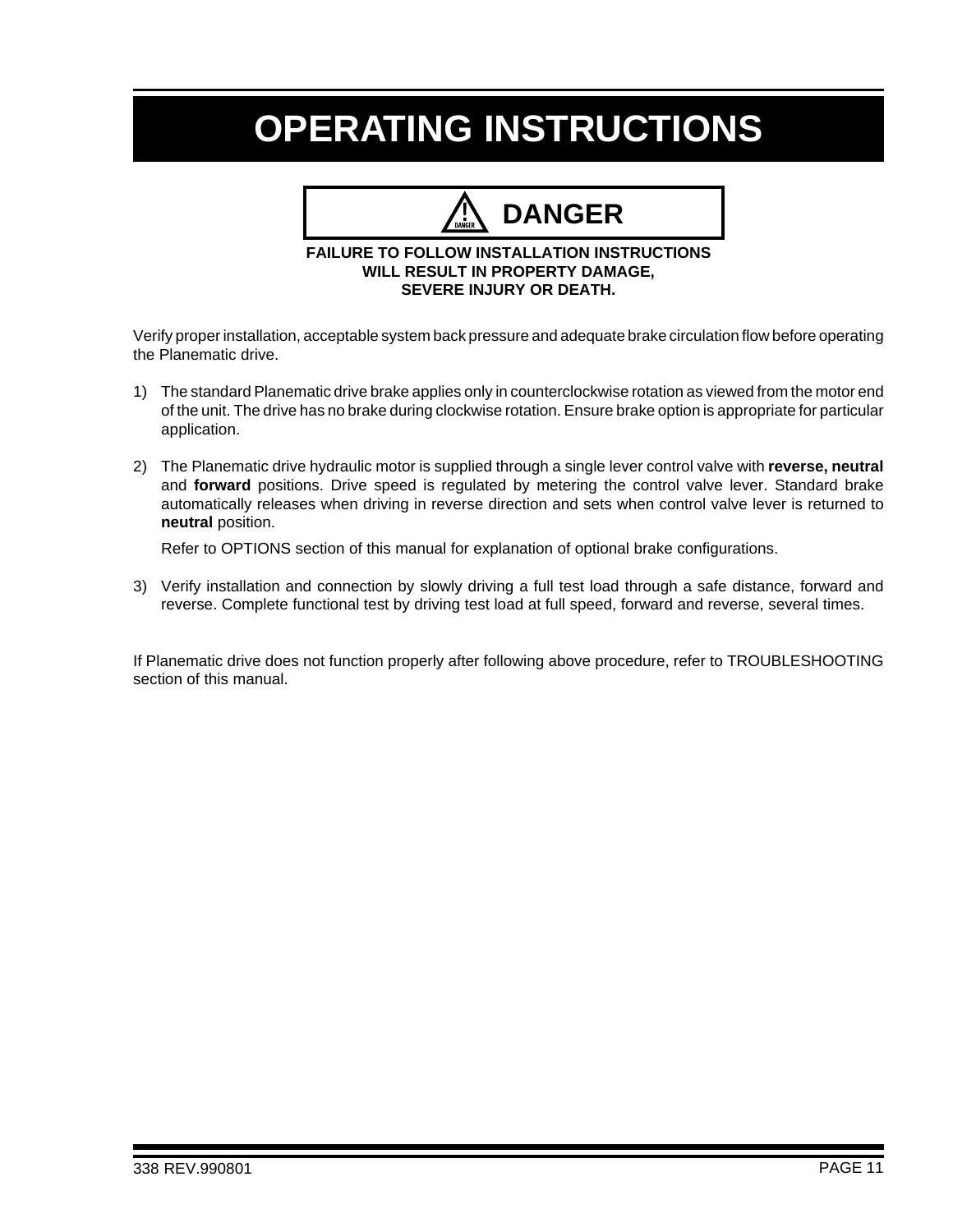# **TROUBLE SHOOTING**

#### **GENERAL:**

Typical Planematic drive operating problems are caused by a malfunctioning hydraulic system. Verify hydraulic pressure and flow at the drive motor are as specified before dismounting or disassembling Planematic.

**IMPORTANT:** Ensure that the hydraulic system reservoir is full and that the system pump is running at full rpm before doing any system checks.

#### **HYDRAULIC SYSTEM VOLUME AND PLANEMATIC SPEED:**

The Planematic output speed depends on the hydraulic flow supplied to the drive motor. Maximum output speed and required hydraulic volume appear in the SPECIFICATIONS section of this manual. If the Planematic does not rotate at desired output speed, install a flow meter at the drive motor forward port. Fully open control valve and measure hydraulic flow. Verify hydraulic operating volume as specified.

#### **HYDRAULIC SYSTEM PRESSURE AND PLANEMATIC TORQUE:**

The Planematic output torque depends on the hydraulic pressure supplied to the drive motor. Maximum output torque and required hydraulic pressure appear in the SPECIFICATIONS section of this manual. If the Planematic does not produce desired output torque, install pressure gauges at both drive motor gauge ports. Stall the drive, fully open control valve and measure hydraulic pressure at motor ports. Verify hydraulic operating pressure and maximum allowable motor return port back pressure as specified.

Sources of potential hydraulic flow and/or pressure loss include the hydraulic pump, relief control valves and slipping belts on a v-belt driven pump.

If the hydraulic volume and pressure are per specification, refer to the following TROUBLESHOOTING chart to identify failure probable causes.

| <b>FAILURE</b>                                                              | <b>PROBABLE CAUSE</b>                                                                                                                                                                                                                                                                                                                                                                                                                                                                                                                                                                                                                                                                                 |
|-----------------------------------------------------------------------------|-------------------------------------------------------------------------------------------------------------------------------------------------------------------------------------------------------------------------------------------------------------------------------------------------------------------------------------------------------------------------------------------------------------------------------------------------------------------------------------------------------------------------------------------------------------------------------------------------------------------------------------------------------------------------------------------------------|
| Drive will not produce maximum rated torque as<br>listed in SPECIFICATIONS. | Hydraulic system supply pressure or back pressure not<br>a)<br>per SPECIFICATIONS. Refer to procedure described in<br>TROUBLE SHOOTING - HYDRAULIC SYSTEM<br>PRESSURE AND PLANEMATIC TORQUE to verify<br>system pressures.<br>Damaged or worn hydraulic motor.<br>b)                                                                                                                                                                                                                                                                                                                                                                                                                                  |
| Drive will not produce rated speed or rpm as<br>listed in SPECIFICATIONS.   | Hydraulic system supply volume, supply pressure or back<br>a)<br>pressure not per SPECIFICATIONS. Refer to procedures<br>described in TROUBLE SHOOTING - HYDRAULIC<br>SYSTEM VOLUME AND PLANEMATIC SPEED and<br><b>HYDRAULIC SYSTEM PRESSURE AND PLANEMATIC</b><br>TORQUE to verify system pressures and volumes.<br>Damaged or worn hydraulic motor.<br>b)                                                                                                                                                                                                                                                                                                                                           |
| Drive will not reverse (brake will not release).                            | Leaking brake piston O-ring. Both piston O-rings must<br>a)<br>seal to develop hydraulic brake release pressure.<br>Leaking brake release pressure port O-ring. O-ring is located<br>b)<br>on the motor adaptor and seals release oil pressure at the<br>brake housing. Failure of this O-ring results in significant<br>leakage between the motor adaptor and brake housing.<br>Hydraulic brake release pressure not per<br>C)<br>SPECIFICATIONS. Gauge release pressure at external<br>brake release port on motor adaptor.<br>Plugged brake release pressure port. Hydraulic passages<br>d)<br>in the motor adaptor and brake housing must be clear to<br>allow oil passage to reach brake piston. |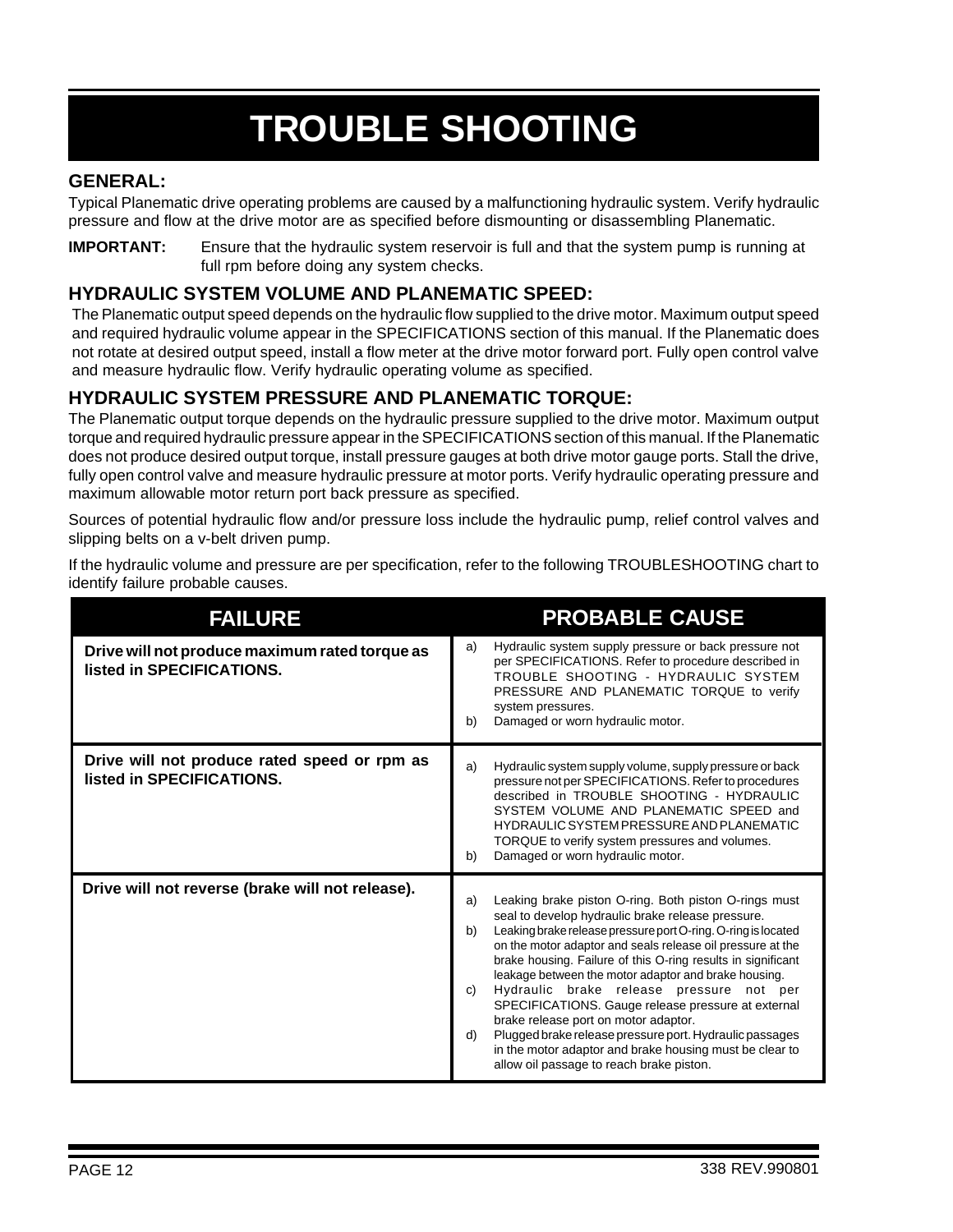# **TROUBLE SHOOTING CONTINUED**

| <b>FAILURE</b>                                 | <b>PROBABLE CAUSE</b>                                                                                                                                                                                                                                                                                                                                                                                                                                                                                                                                                                                                                                                                                                                                                                                                                                                                                                                                                                                                                                                                                                                                                                                                                                                                                                                                                                                                                                                             |
|------------------------------------------------|-----------------------------------------------------------------------------------------------------------------------------------------------------------------------------------------------------------------------------------------------------------------------------------------------------------------------------------------------------------------------------------------------------------------------------------------------------------------------------------------------------------------------------------------------------------------------------------------------------------------------------------------------------------------------------------------------------------------------------------------------------------------------------------------------------------------------------------------------------------------------------------------------------------------------------------------------------------------------------------------------------------------------------------------------------------------------------------------------------------------------------------------------------------------------------------------------------------------------------------------------------------------------------------------------------------------------------------------------------------------------------------------------------------------------------------------------------------------------------------|
| Brake will not hold load.                      | Hydraulic system back pressure not per SPECIFICATIONS.<br>a)<br>Refer to procedure described in TROUBLE SHOOTING -<br>HYDRAULIC SYSTEM PRESSURE AND PLANEMATIC<br>TORQUE to verify system back pressure at motor.<br>Brake piston release oil being trapped by hydraulic system<br>b)<br>control valve. Control valve spool must open motor ports to<br>reservoir when in the neutral position. Refer to<br>RECOMMENDATIONS-HYDRAULIC CONTROL VALVE.<br>Worn brake and/or divider plates. Inspect brake plates and<br>C)<br>divider plates for wear as described in SERVICE<br>INSTRUCTIONS-DISASSEMBLY OF BRAKE ASSEMBLY.<br>Damaged brake and/or divider plates. Plate discolouration<br>d)<br>and distortion will occur if plates overheat due to insufficient<br>circulation flow. Required brake circulation flow is listed in<br>SPECIFICATIONS. Plate abrasion damage will occur if<br>contamination is present in hydraulic fluid.<br>Damaged over-running clutch. Inspect sprag clutch,<br>e)<br>connecting shaft and motor drive shaft as described in<br>SERVICE INSTRUCTIONS - DISASSEMBLY OF BRAKE<br>ASSEMBLY.<br>f)<br>Damaged brake springs. Measure brake springs as<br>described in SERVICE INSTRUCTIONS - DISASSEMBLY<br>OF BRAKE ASSEMBLY. Verify springs are straight and<br>length is as indicated.<br>Seized brake piston. Brake piston could be seized by<br>g)<br>hydraulic fluid contamination, scored brake housing bore or<br>damaged piston O-rings. |
| Brake vibrates or chatters when lowering load. | Inadequate hydraulic flow. Refer to procedure described in<br>a)<br>TROUBLE SHOOTING - HYDRAULIC SYSTEM VOLUME<br>AND PLANEMATIC SPEED to verify supply.<br>Inadequate hydraulic control. System control valve must<br>b)<br>have good metering characteristics.<br>Foamy hydraulic fluid. Foam will occur if air is mixed with<br>C)<br>hydraulic oil.<br>d)<br>Worn brake and/or divider plates. Inspect brake plates and<br>divider plates for wear as described in SERVICE<br>INSTRUCTIONS-DISASSEMBLY OF BRAKE ASSEMBLY.<br>Damaged brake plates and/or divider plates. Plate<br>e)<br>discolouration and distortion will occur if plates overheat<br>due to insufficient circulation flow. Required brake circulation<br>flow is listed in SPECIFICATIONS. Plate abrasion damage<br>will occur if contamination is present in hydraulic fluid.<br>Damaged over-running clutch. Inspect sprag clutch, connecting<br>f)<br>shaft and motor drive shaft as described in SERVICE<br>INSTRUCTIONS - DISASSEMBLY OF BRAKE ASSEMBLY.                                                                                                                                                                                                                                                                                                                                                                                                                                               |
| Oil leaks.                                     | Damaged O-ring. Static O-rings seal between the end<br>a)<br>cover and final housing, final housing and brake housing,<br>brake housing and motor adaptor. Another O-ring seals<br>brake release pressure between the motor adaptor and<br>brake housing. A failed O-ring will result in oil leakage at<br>that particular area.<br>Worn or damaged output shaft seal. Excessive circulation<br>b)<br>return line back pressure can damage this seal. Refer to<br>procedure described in TROUBLE SHOOTING - HYDRAULIC<br>SYSTEM PRESSURE AND PLANEMATIC TORQUE to<br>measure back pressure. Back pressure must never exceed<br>the allowable circulation return line back pressure listed in<br>SPECIFICATIONS. Back pressure will be higher at start-up<br>and during cold weather when oil viscosity is greater.<br>Refer to the SERVICE INSTRUCTIONS if it becomes necessary to disassemble the Planematic drive.                                                                                                                                                                                                                                                                                                                                                                                                                                                                                                                                                              |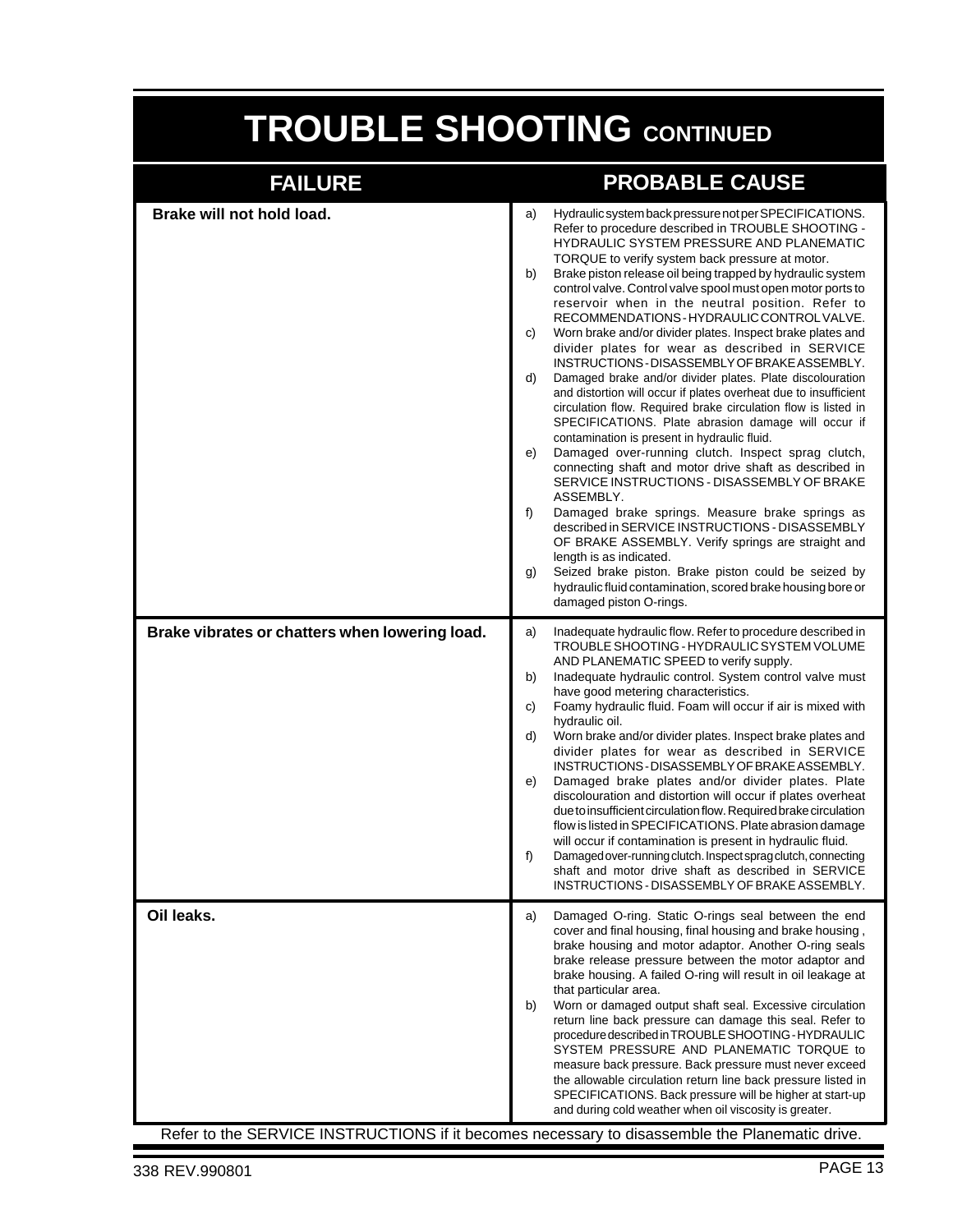# **SERVICE INSTRUCTIONS**

#### **GENERAL:**

Before attempting disassembly of the PULLMASTER Model PH50 Planematic drive, the following instructions for disassembly and reassembly should be read and understood.

It is suggested that all expendable parts, such as O-rings and oil seals, are not reused on reassembly. It is therefore important to have a Planematic seal kit (Part No. 23134) and, if the hydraulic motor has to be serviced, a motor seal kit (Part No. 23121) on hand before the unit is taken apart. If working on the hydraulic motor, two new needle bearings item 875, (Part No. 25723) are also required.

- **NOTES:** 1) Backup washers may be included with seal kit. Install with oil seals as per instructions. If not present in seal kit, the oil seals supplied do not require backup washers.
	- 2) Pocket seal strip is included in the motor seal kit. Pocket seals are not required if thrust plates are not slotted.

A clean working area is of prime importance, similar to conditions used for service work on any other hydraulic component. All parts, as they are removed from the Planematic assembly, should be carefully inspected for wear and damage. Thoroughly clean parts before reassembly. Do not use solvent to clean the brake friction plates. During reassembly, lubricate all O-rings and oil seals before installation.

In the following service instructions, reference to parts is made by number and shown on the applicable group drawings.

### **DISASSEMBLY**

For the majority of required service or repair work, disassembly is required only on the brake housing of the PULLMASTER Planematic drive. There are no special tools needed for service or repair work and no adjustments or calibrations are necessary. Proceed with the disassembly as follows:

#### **DISASSEMBLY OF HYDRAULIC MOTOR ASSEMBLY:**

If the analysed service or repair work requires access to the interior of the brake housing, the hydraulic motor should not be disassembled. In this case, the hydraulic motor should be removed together with the motor adaptor as a complete assembly. If a problem has been analysed to be in the hydraulic motor, proceed with the disassembly as follows:

Refer to PARTS REFERENCE on page 26 and MOTOR GROUP drawing G1033 on page 27.

- 1) Remove four hex capscrews item 951, together with lockwashers item 953, from motor assembly.
- **NOTE:** Failure to exercise care when removing the motor port end cover or gear housing could permanently damage the machined surfaces of these motor components. Take care not to damage machined surfaces of motor components at disassembly.
- 2) Remove (pry loose if necessary) port end cover item 870, together with bearings item 875, and ring seal item 877. Thrust plate item 885, and dowel pins item 865, may stay in gear housing.
- 3) If thrust plate comes off with end cover, carefully pry it off of bearings item 875, and discard pocket seals item 887.
- 4) Remove gear set item 881, which consists of two gears which are a matched set.
- 5) Carefully pry gear housing item 861, off of motor adaptor item 800. Thrust plate item 885, and dowel pins item 865, may stay in gear housing.
- 6) If thrust plate stayed on motor adaptor, carefully pry it off of bearings item 875, and discard pocket seals item 887.
- 7) Discard body seals item 869. It is also advisable to replace ring seals item 877, at this time. Bearings item 875, have to be removed to allow access to ring seals.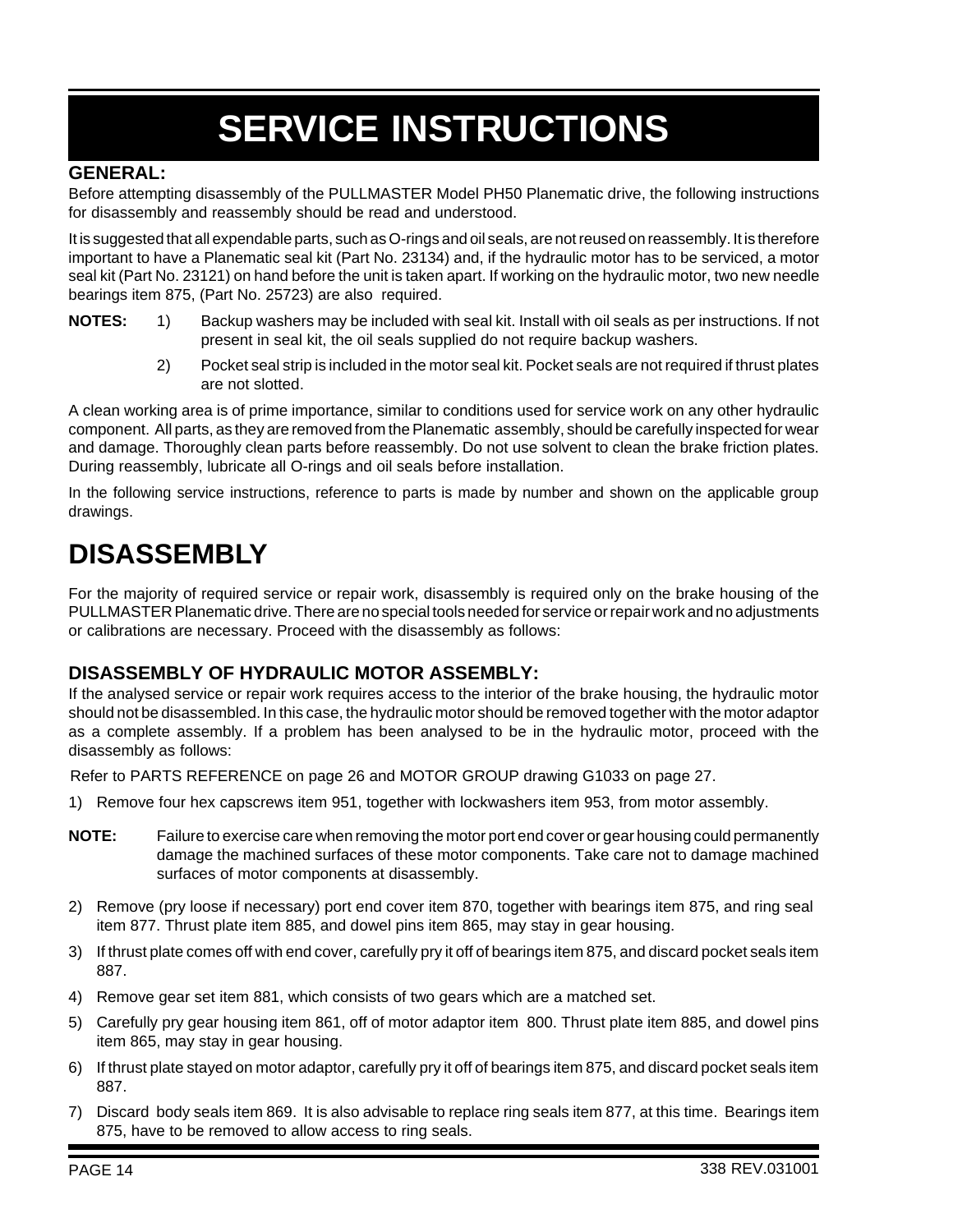**NOTE:** Pocket seals, body seals, and ring seals in the hydraulic motor assembly are not part of the PULLMASTER Planematic drive seal kit. The seal kit for the hydraulic motor can be ordered from the factory under Part No. 23121.

#### **REMOVAL OF HYDRAULIC MOTOR ASSEMBLY:**

If disassembly of the hydraulic motor is not necessary, proceed as follows:

- 1) Remove 12 hex capscrews item 821, together with lockwashers item 823, from motor adaptor item 800. Since brake springs item 752, apply pressure against inside of motor adaptor, it is recommended that hex capscrews are unscrewed, one turn at a time, until spring pressure has been released. Complete motor assembly, including motor adaptor, can now be removed from brake housing
- 2) For models with internal circulation, ensure that hole in orifice plug item 804, is clear. For models with external brake release option, verify that shuttle item 802, moves freely.
- 3) Remove and discard O-ring item 801, and O-ring item 707. (O-ring item 801, seals pressure transfer hole for automatic brake release and is situated on flange of brake housing.)
- 4) Remove bearing carrier item 610, with ball bearing item 609. Inspect ball bearing item 609, and replace if necessary.
- 5) Proceed to applicable DISASSEMBLY OF BRAKE ASSEMBLY.

#### **DISASSEMBLY OF BRAKE HOUSING ASSEMBLY:**

Refer to BRAKE GROUP drawing G1038 on page 25.

- 1) Pull motor drive shaft item 730, along with sprag clutches item 723, out of connecting shaft item 600.
- 2) Disassemble sprag clutch assembly by removing circlip item 727, from motor drive shaft item 730. Remove sprag clutch aligner item 724, support washer item 717, and sprag clutches item 723, from motor drive shaft. Inspect bore of connecting shaft and outer diameter of motor drive shaft where both parts engage with sprag clutches. If parts show any deep indentations or surface damage, they must be replaced.
- 3) Remove connecting shaft item 600, together with brake hub item 720.
- 4) Remove retaining ring item 602, to disassemble brake hub from connecting shaft and inspect needle bearing item 603. If needle bearing is damaged, press out of connecting shaft and replace.
- 5) Remove 13 divider plates item 714, and 12 friction plates item 715, and inspect for damage or wear. Plates should be flat and smooth. Plates should not show heat discolouration. Fibre material on friction plates should be intact and grooved. Replace plates if damaged.
- 6) Remove internal gear item 430, two thrust washers item 615, and thrust bearing item 617.
- 7) Remove primary sungear item 440, from center of primary planet hub item 400.
- 8) Pull primary planet hub assembly out of ball bearing item 777, and oil seal item 775.
- 9) Remove 16 capscrews item 111, and lockwashers item 113, to separate brake housing item 700, from final housing item 100.
- 10) Remove and discard O-ring item 107.
- 11) Remove six capscrews item 771, and lockwashers item 773, one turn at a time, to relieve pressure being exerted by brake springs item 752.
- 12) Remove spring stopper item 770, and discard O-ring item 779.
- 13) Check planet hub stopper item 304, on spring stopper item 770, for wear and replace if less than 0.21 inch thick.
- 14) Press ball bearing item 777, out of spring stopper item 770. Remove and discard oil seal item 775.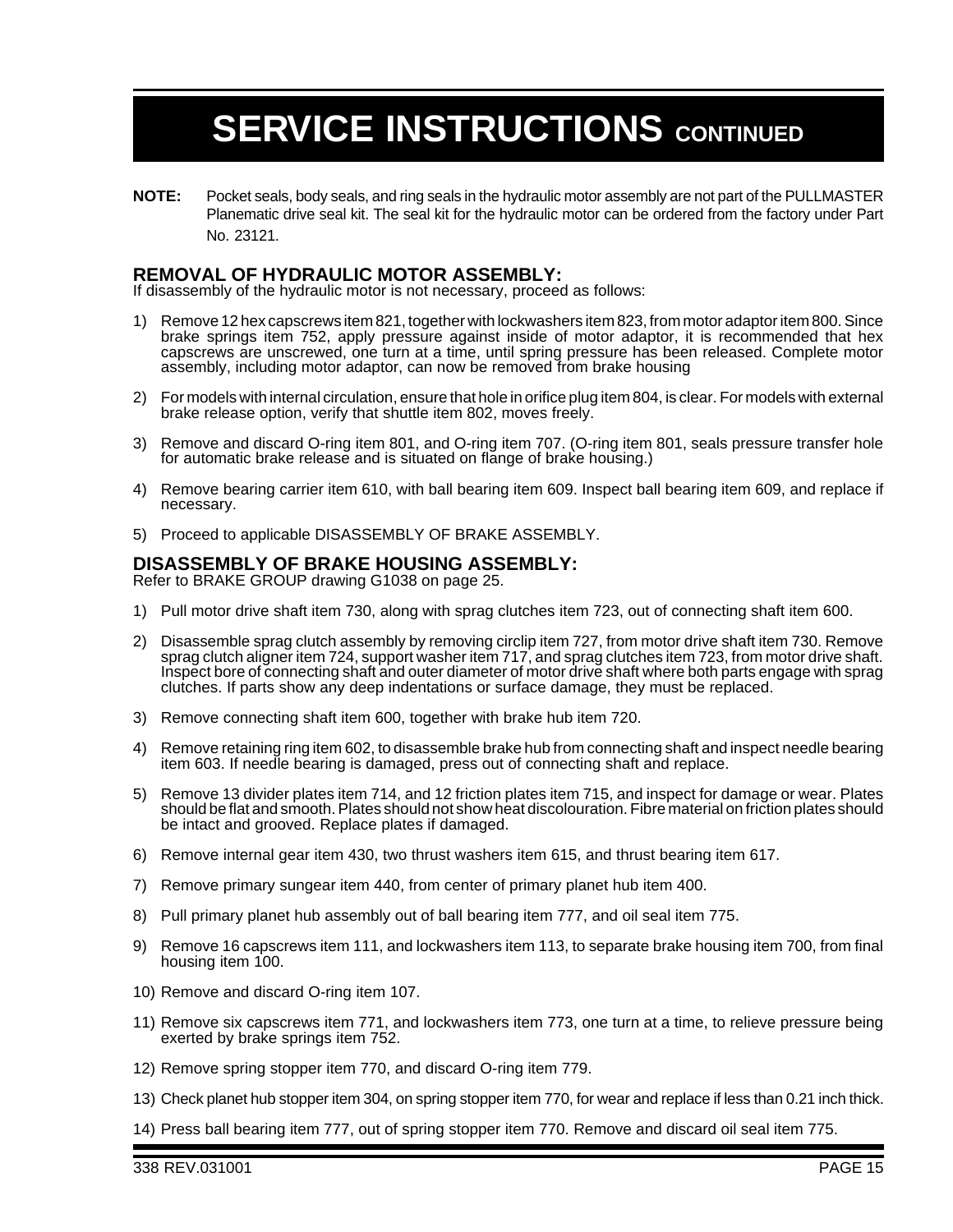- 15) Remove 16 brake springs item 752. Examine springs for damage and measure overall length. Overall spring length should be 1.99 inch. Springs measuring less than 1.93 inch should be replaced.
- 16) Pull brake piston item 750, out of brake housing, using two tapped holes in brake piston and two 1/2 inch 13 NC capscrews. (Two capscrews item 771, from spring stopper item 770, can be used. Alternatively, turn brake housing over and gently tap uppermost surface of brake piston with soft-headed hammer until it falls out onto workbench.)
- 17) Remove and discard O-ring item 751, and O-ring item 753.
- 18) Check brake piston outside diameters and inside diameters of brake housing for surface scratches due to particles in hydraulic fluid (contamination). If there is any evidence of surface damage, polish with fine emery cloth.

#### **DISASSEMBLY OF PRIMARY PLANET HUB ASSEMBLY:**

Inspect three primary planet gears item 420, for damage or wear. If necessary, disassemble as follows:

- 1) Remove circlips item 411, and press planet pins item 410, out of primary planet hub item 400. Remove planet gears item 420, and inspect needle bearings item 423, and two thrust washers item 421. Replace if damaged.
- 2) Press sungear stopper item 444, out of primary planet hub and measure thickness. If less than 0.21 inch thick, replace sungear stopper.

All parts have now been removed from brake housing and there is no need for further disassembly unless a failure has been analysed in the remaining drive assembly.

#### **DISASSEMBLY OF FINAL DRIVE AND OUTPUT SHAFT ASSEMBLY:**

Refer to PARTS REFERENCE on page 22 and FINAL DRIVE GROUP drawing G1037A on page 23.

If final drive or output shaft assembly requires service or repair, disassemble as follows:

- 1) Remove final sungear item 340, from center of three final planet gears item 320.
- 2) Pull out final planet hub assembly and inspect for wear or damage. If final planet hub gears item 320, require removal, take off circlip item 311, from planet pin item 310, and press planet pin out of final planet hub item 300. Remove final planet gear item 320, and inspect thrust washers item 321, and needle bearing item 323. Replace if damaged.
- 3) If Planematic drive includes an inboard or outboard flange, remove capscrew item 153, lockwasher item 155, and flange cap item 154, to slide off flange item 152.
- 4) Remove six hex capscrews item 163, and lockwashers, item 165. Pull off end cover item 156, and discard O-ring item 167, and oil seal item 157.
- 5) Untab lockwasher item 161, from locknut item 159. Unscrew locknut and remove lockwasher and keyed washer item 149. Output shaft item 150, can now be pressed out of tapered roller bearings items 151 and 103.
- 6) Check sungear stopper item 160, for wear and replace if less than 0.21 inch thick.

The Pullmaster Planematic drive has now been completely disassembled.

### **REASSEMBLY**

Thoroughly clean all parts. Use only new, well-greased O-rings and oil seals. Unless otherwise specified, torque fasteners per BOLT TORQUE CHART.

#### **REASSEMBLY OF FINAL DRIVE AND OUTPUT SHAFT ASSEMBLY:**

Reassemble final drive and output shaft assembly by reversing disassembly procedure.

1) Press sungear stopper item 160, into end of output shaft item 150, and press output shaft into tapered roller bearings items 151 and 103.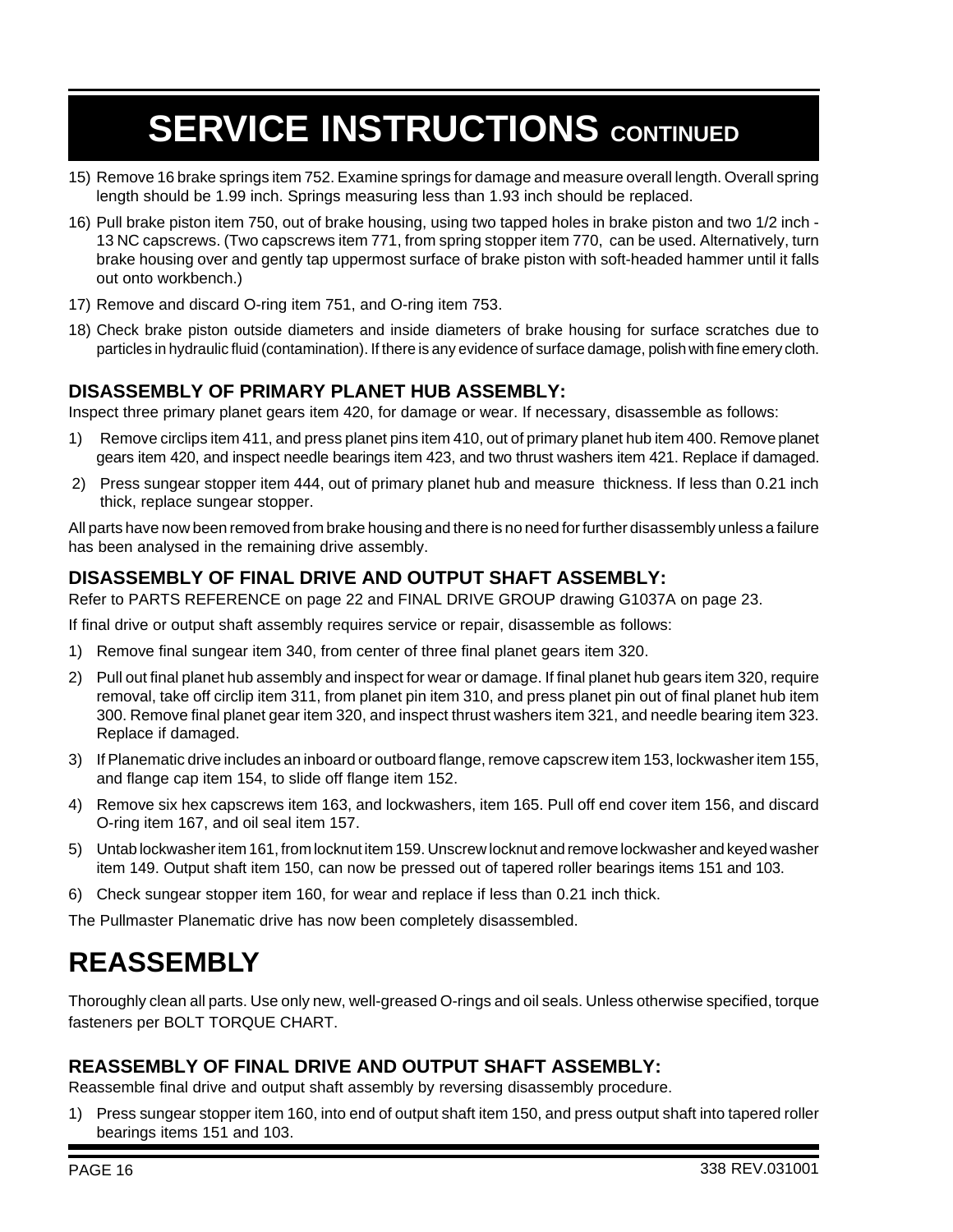- 2) Slide keyed washer item 149, and lockwasher item 161, onto output shaft against tapered roller bearing item 151. Screw locknut item 159, onto output shaft against lockwasher. Tighten locknut to a point where 5 to 15 pounds of pull is required to rotate output shaft item 150, freely. Bend tabs of lockwasher into openings on locknut to lock output shaft into position.
- 3) Press new, well-greased oil seal item 157, into end cover item 156, and place new, well-greased O-ring item 167, onto flange.
- 4) Fasten end cover to final housing item 100, using six capscrews item 163, and lockwashers item 165.
- 5) Reassemble final planet hub assembly. Press needle bearing item 323, into planet gear item 320. Position thrust washers item 321, on either side of planet gear and press planet pin item 310, into planet hub. Retain with circlip item 411.
- 6) Insert final planet hub assembly into final housing. Ensure that planet hub spline is fully engaged.
- 7) Install final sungear item 340. Verify circlip item 341, is installed on sungear.

#### **REASSEMBLY OF PRIMARY DRIVE:**

If primary plant hub assembly was disassembled, reassemble by reversing disassembly procedure.

- 1) Press sungear stopper item 444, into primary planet hub item 400.
- 2) Press needle bearing item 423, into planet gear item 420.
- 3) Position thrust washers item 421, on either side of planet gear and press planet pin item 410, into planet hub.
- 4) Retain with circlip item 411.

#### **REASSEMBLY OF BRAKE HOUSING ASSEMBLY:**

Reassemble brake housing assembly by reversing disassembly procedure.

- 1) Install new, well-greased O-rings item 751 and 753, into glands of brake piston item 750.
- 2) Slide brake piston into brake housing with holes for brake springs facing out of brake housing (see BRAKE GROUP drawing).
- 3) Install 16 brake springs item 752, in brake piston. Piston has 18 holes and two holes which have no brake springs installed should be located opposite to each other.
- 4) Install new, well-greased oil seal item 775, into spring stopper item 770, and press ball bearing item 777, into place.
- 5) Press planet hub stopper item 304, onto spring stopper item 770, and install new, well-greased O-ring item 779.
- 6) Install spring stopper item 770, onto brake housing item 700, using six capscrews item 771, and lockwashers item 773. Tighten capscrews, one turn at a time, to evenly compress brake springs item 752.
- 7) Install new, well-greased O-ring item 107, into outer flange O-ring groove in brake housing and fasten brake housing to final housing item 100, with 16 capscrews item 111, and lockwashers item 113.
- 8) Install primary planet hub assembly through ball bearing item 777, and oil seal item 775, engaging teeth with final sungear item 340.
- 9) Install primary sungear item 440.
- 10) Install two thrust washers item 615, (with thrust bearing item 617, between) on top of planet hub item 400.
- 11) Install internal gear item 430, on top of thrust washer, engaging teeth of three planet gears item 420.
- 12) If needle bearing item 603, was replaced, press into connecting shaft item 600. Slide brake hub item 720, onto connecting shaft and fasten with retaining ring item 602. Install connecting shaft assembly into internal gear item 430.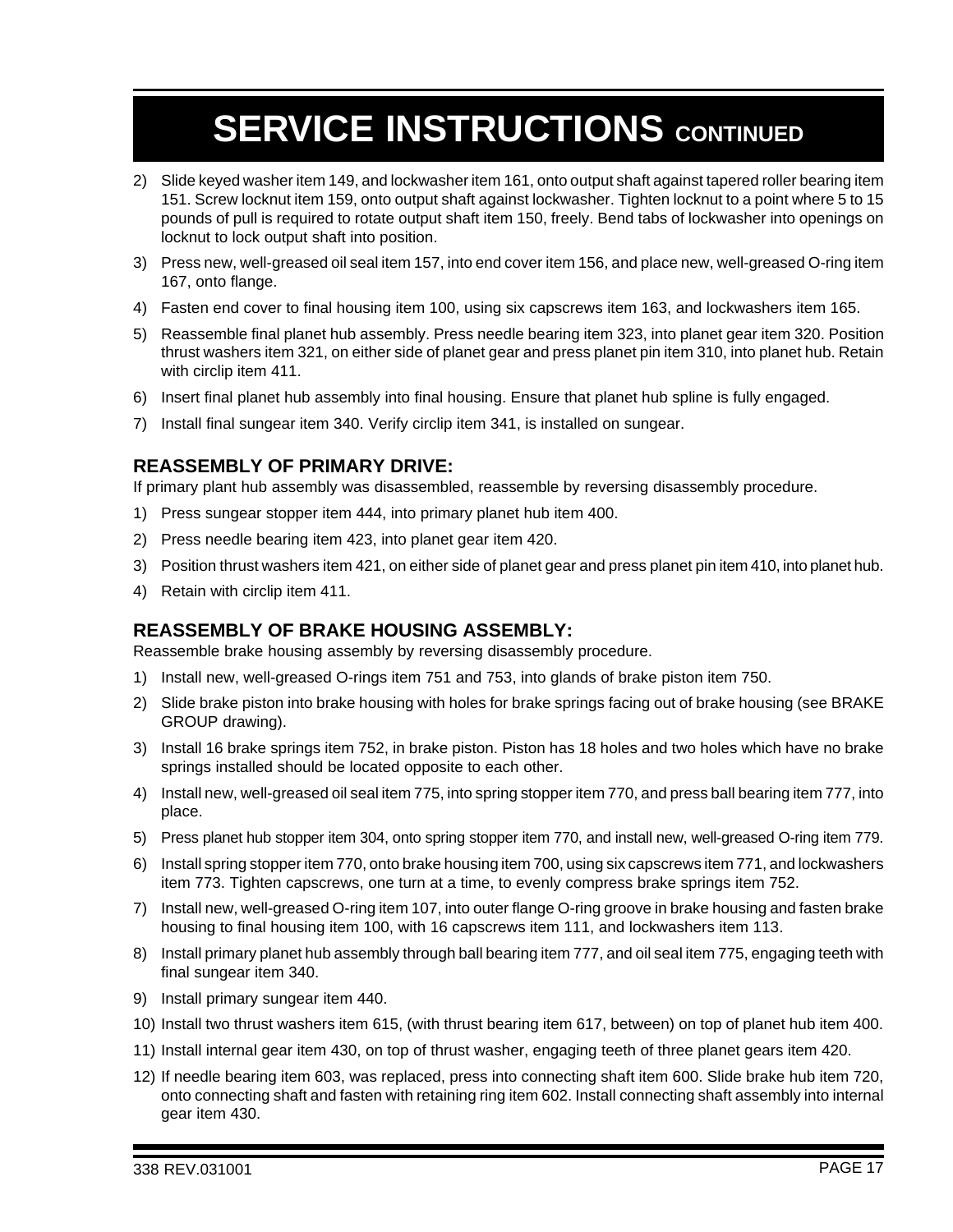- 13) Starting and finishing with divider plate, alternately install 13 divider plates item 714, and 12 friction plates item 715.
- 14) Install two sprag clutches item 723, onto motor drive shaft item 730. Slide sprag clutch aligner, and support washer item 717, onto motor drive shaft and fasten with circlip item 727.
- **IMPORTANT:** For proper brake function, verify that sprag clutches are installed correctly. Motor drive shaft should turn freely in clockwise rotation and lock up in counterclockwise rotation (for standard rotation).
- 15) Carefully install motor drive shaft assembly into center bore of connecting shaft item 600, engaging spline in primary sungear item 440, until flange of sprag clutch aligner comes into contact with connecting shaft.
- 16) Slide ball bearing item 609, with bearing carrier item 610, onto connecting shaft item 600.
- 17) Use grease to temporarily hold new O-ring item 801, into recess on flange of motor adaptor item 800. Install new, well-greased O-ring item 707, onto motor adaptor pilot.
- 18) Position motor adaptor item 800, at brake housing, aligning brake release pressure transfer holes of motor adaptor and brake housing. Tighten 12 capscrews item 821, with lockwashers item 823, one turn at a time, to evenly compress springs.

#### **REASSEMBLY OF HYDRAULIC MOTOR:**

If hydraulic motor was disassembled, proceed with reassembly as follows:

- 1) Clean all parts thoroughly before reassembly and apply grease liberally to all seals. Use only new seals (seal kit Part No. 23121) for hydraulic motor.
- 2) Install six new pocket seals item 887, on each thrust plate item 885. Seal kit includes a single strip of rubber. Using a sharp knife, cut lengths to fit openings in thrust plates. Press one thrust plate, together with six pocket seals, onto bearings item 875, installed in motor adaptor item 800, so pocket seals are against motor adaptor.
- 3) Install new, well-greased body seal item 869, on each side of gear housing item 861. Slide gear housing together with body seals, onto motor adaptor, lined up on two dowel pins. Tap on tight using soft-headed hammer.
- 4) Install gear set item 881, in gear housing (longer gear with internal spline goes into top position).
- 5) Press other thrust plate item 885, complete with six new pocket seals item 887, onto bearings installed in port end cover item 870, so pocket seals are facing port end cover.
- 6) Install port end cover item 870, together with two bearings item 875, and new ring seal item 877, onto gear housing, lined up on two dowel pins item 865. Tap on tight using a soft-headed hammer. Install and lightly torque four hex capscrews item 951, and lockwashers item 953, to approximately 50 ft-lb (70 Nm).
- 7) Plumb Planematic assembly to hydraulic supply and torque motor capscrews according to following procedure:
	- Ensure that circulation supply flow is being supplied to and vented from brake housing. If an internal circulation model, fill with hydraulic oil through one of three filler / drain ports before running.
	- Run Planematic drive in hoisting direction, with no load, at reduced speed (approximately 30% of maximum hydraulic volume).
	- With Planematic drive running, evenly tighten four capscrews item 951, to 200 ft-lb (271 Nm)
	- Test motor operation by running Planematic drive at full speed in both directions.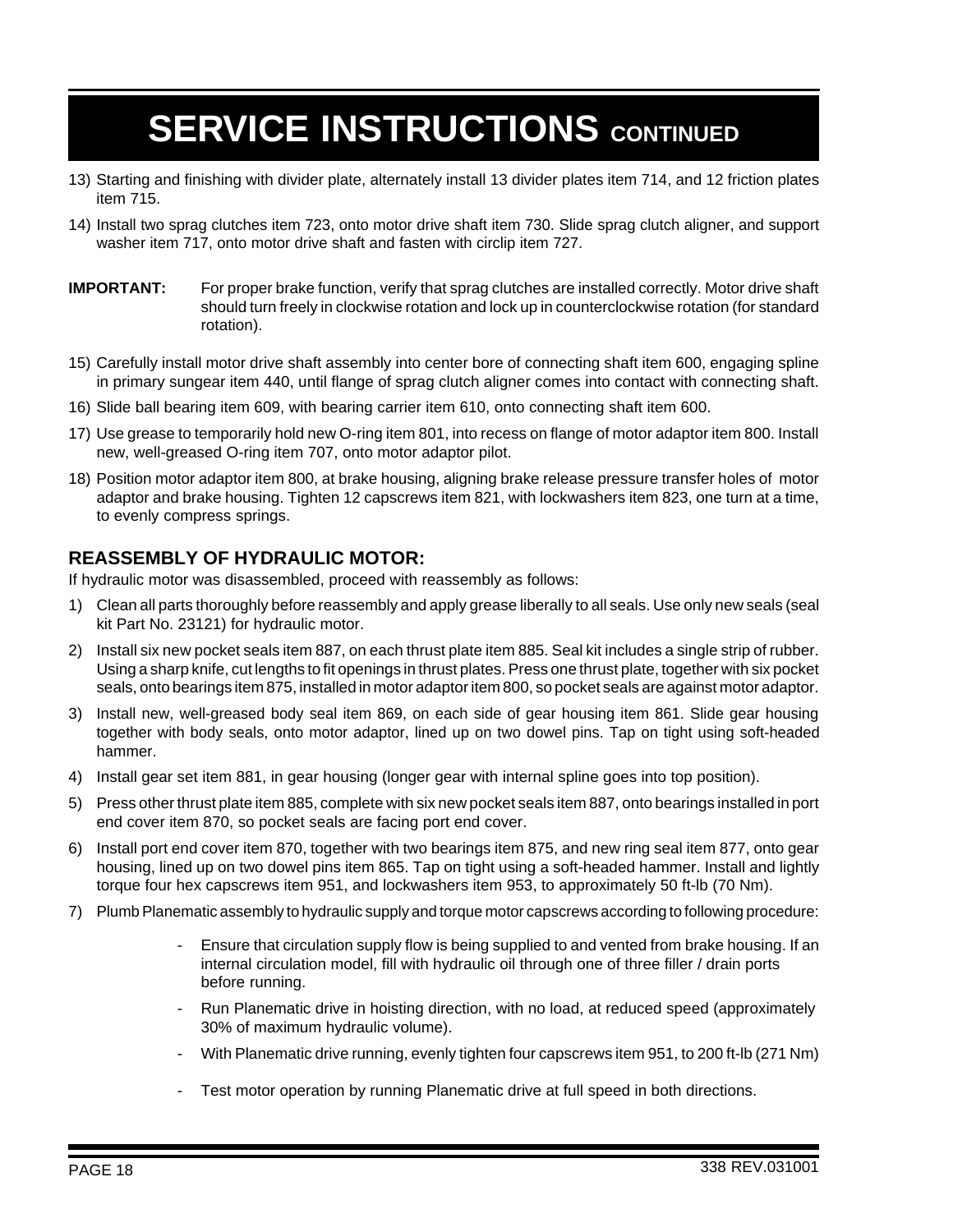**IMPORTANT:** After performing any service or repair work, reinstall Planematic drive according to INSTALLATION INSTRUCTIONS. Before operating Planematic drive, ensure that circulation oil is being supplied to brake housing. If an internal circulation model, fill with hydraulic oil through the uppermost drain port before running. To ensure proper reassembly, run Planematic drive in both directions without load. To ensure proper reinstallation, refer to test procedures described in INSTALLATION and OPERATING INSTRUCTIONS.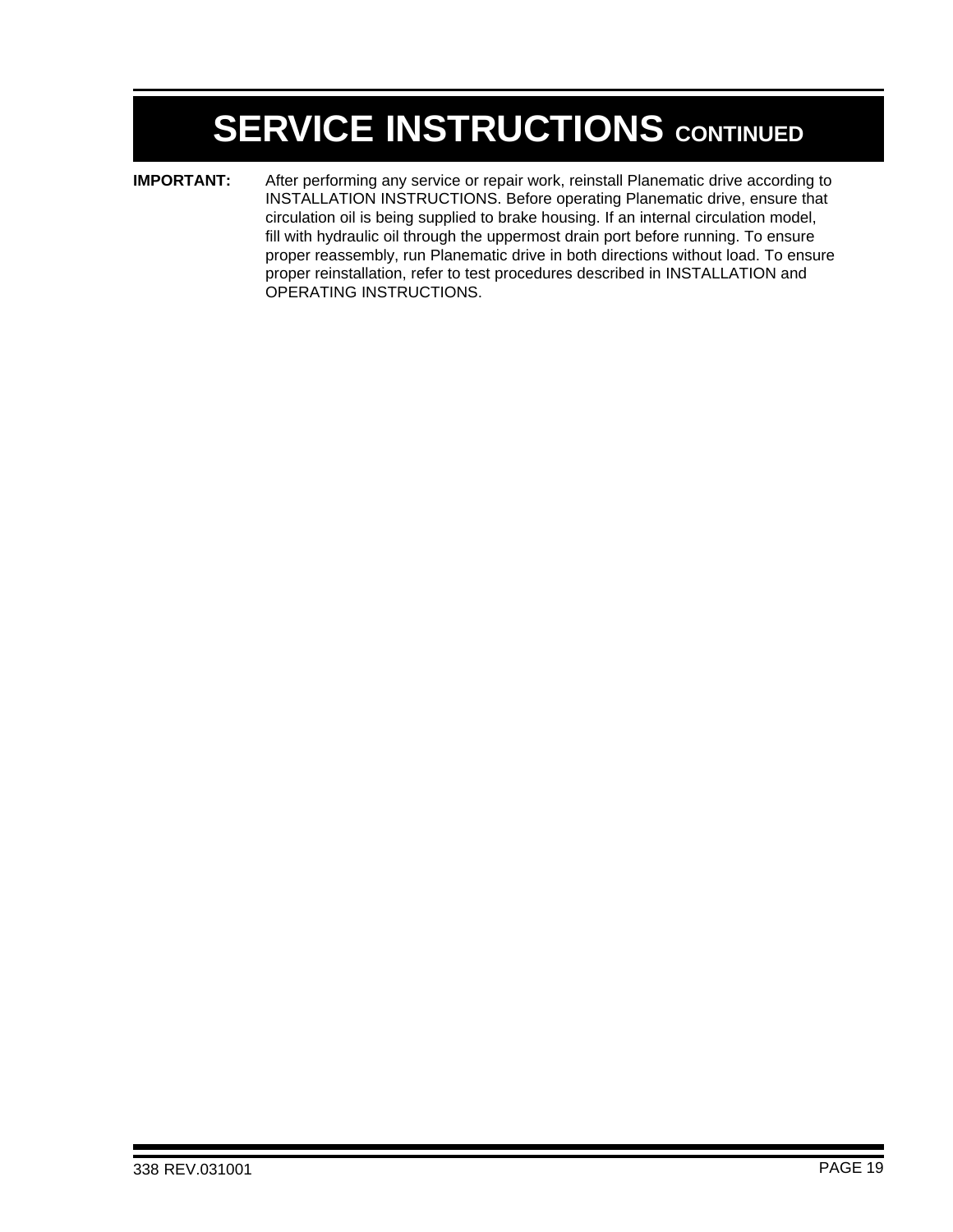## **RECOMMENDED MAINTENANCE**

In order to maintain the PULLMASTER Planematic drive in peak operating condition at all times, it is recommended that the following preventive maintenance procedure is carried out every 12 months or 500 operating hours, whichever occurs first.

- 1) Disconnect all hydraulic connections and remove the Planematic drive from its mounting.
- 2) Disassemble the Planematic drive in accordance with the SERVICE INSTRUCTIONS.
- 3) Discard and replace all O-rings and oil seals.
- 4) Inspect all parts for wear and replace if necessary.
- 5) Clean all parts thoroughly with solvent before reassembly.
- 6) Follow INSTALLATION and OPERATING INSTRUCTIONS when returning Planematic drive to its mounting.

When ordering parts for the PULLMASTER Planematic drive, always quote the complete model and serial numbers of the unit.

**MODEL NO. \_\_\_\_\_\_\_\_\_\_\_\_\_\_\_\_\_\_\_\_\_**

**SERIAL NO. \_\_\_\_\_\_\_\_\_\_\_\_\_\_\_\_\_\_\_\_\_**

PULLMASTER WINCH CORPORATION reserves the right to change specifications and the design of PULLMASTER Planematic drives at any time without prior notice and without incurring any obligations.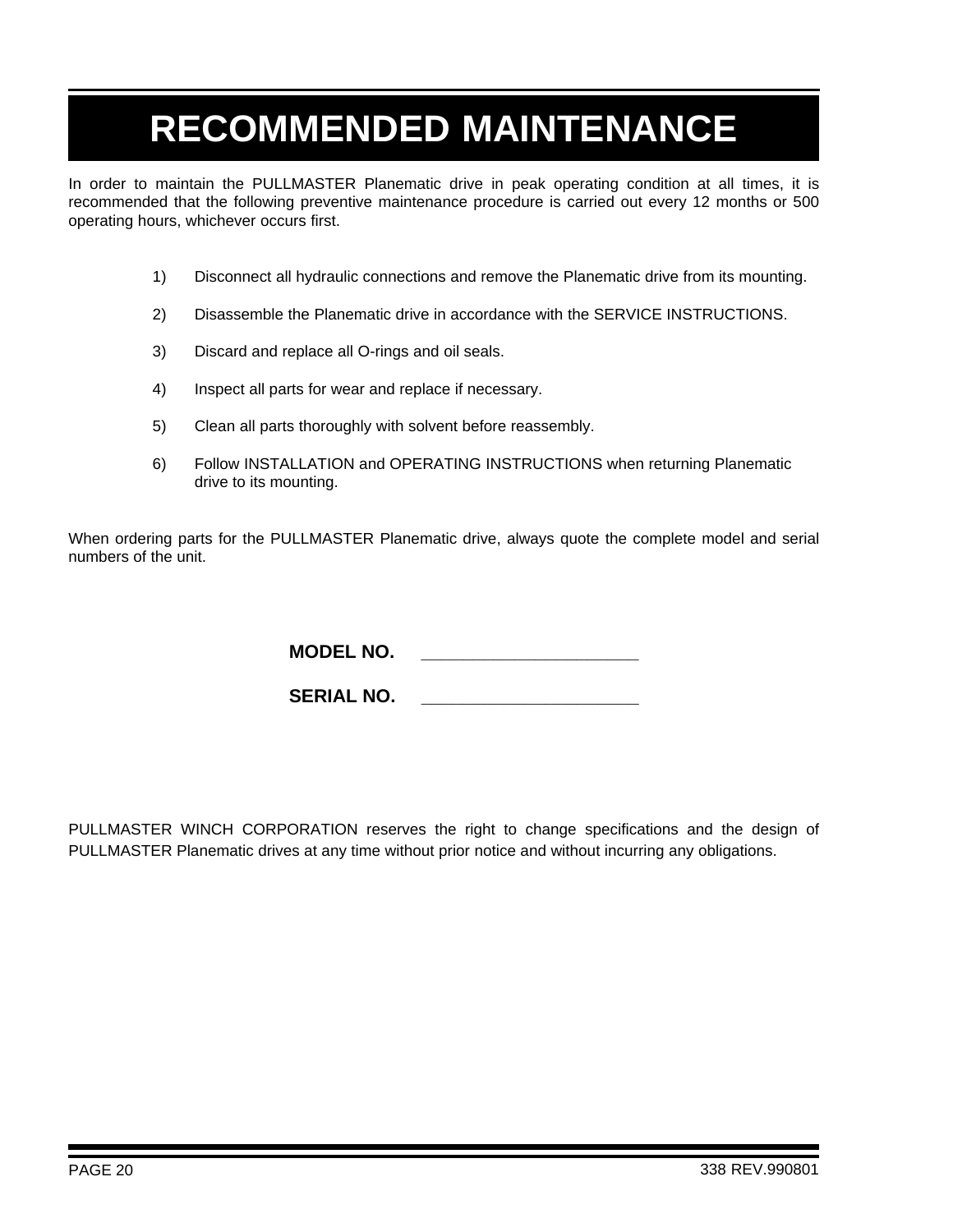# **ASSEMBLY DRAWING**

G1033-A, G1037-A & G1038 $\mathbb N$  $\mathbb N$ И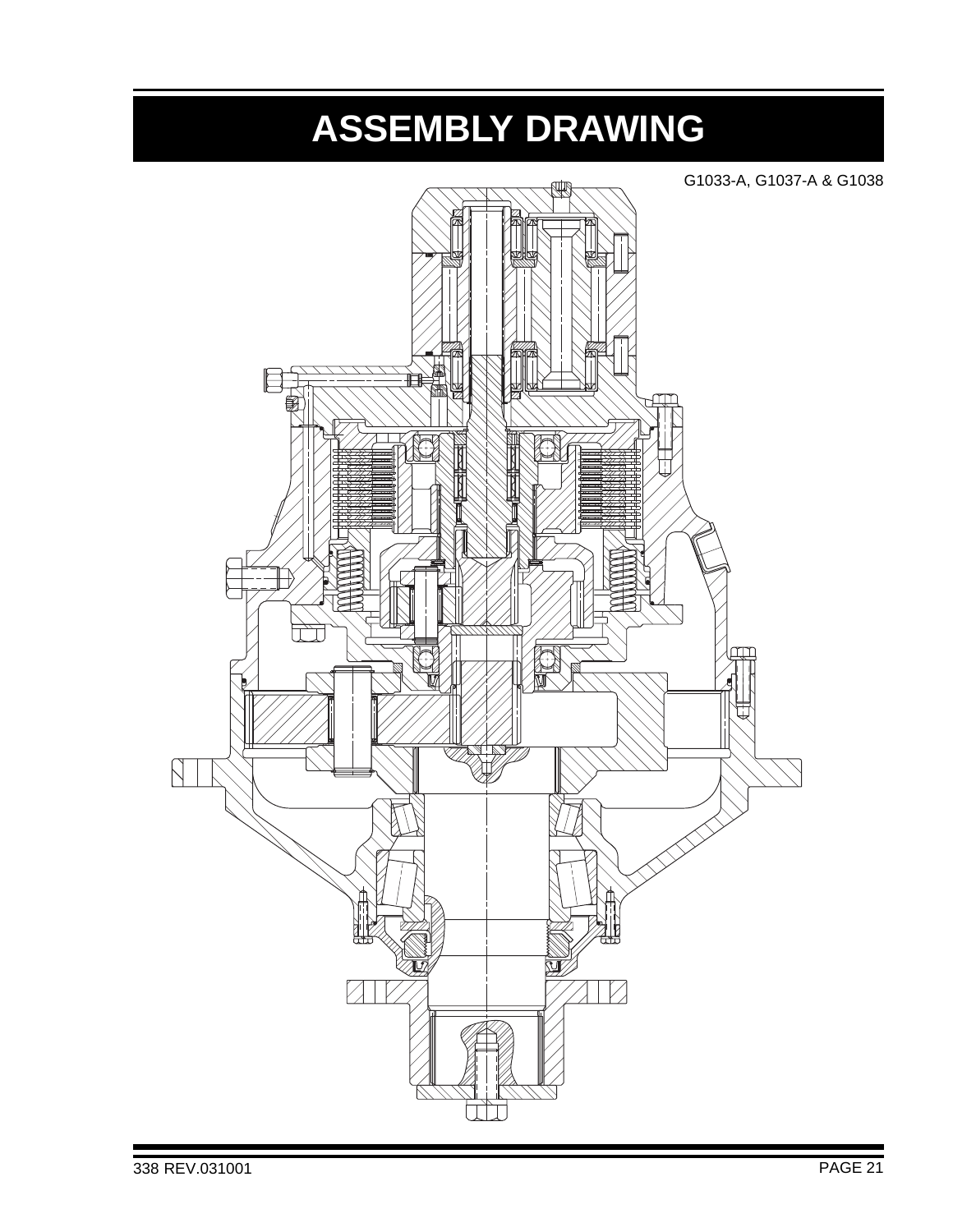# **PARTS REFERENCE - FINAL DRIVE**

| <b>ITEM NO.</b>                                                                                                                                                                    | QTY.                                                                                                                                             | PART NO.                                                                                                                                                                                                                   | <b>DESCRIPTION</b>                                                                                                                                                                                                                                                                                                                                                                                                                                                                                                                                                                                                                                                                                                                                                                           |
|------------------------------------------------------------------------------------------------------------------------------------------------------------------------------------|--------------------------------------------------------------------------------------------------------------------------------------------------|----------------------------------------------------------------------------------------------------------------------------------------------------------------------------------------------------------------------------|----------------------------------------------------------------------------------------------------------------------------------------------------------------------------------------------------------------------------------------------------------------------------------------------------------------------------------------------------------------------------------------------------------------------------------------------------------------------------------------------------------------------------------------------------------------------------------------------------------------------------------------------------------------------------------------------------------------------------------------------------------------------------------------------|
| 100<br>103<br>149<br>150<br>151<br>152<br>153<br>154<br>155<br>156<br>157<br>159<br>160<br>161<br>163<br>165<br>167<br>300<br>310<br>311<br>313<br>320<br>321<br>323<br>340<br>341 | 1<br>1<br>1<br>1<br>1<br>1<br>$\star$<br>1<br>$\star$<br>1<br>1<br>1<br>1<br>1<br>6<br>6<br>1<br>$\mathbf{1}$<br>3<br>3<br>3<br>3<br>6<br>3<br>1 | 21394<br>25806<br>26006<br>$\star$<br>25805<br>$\star$<br>$\star$<br>21398<br>25933<br>25803<br>20450<br>25804<br>25808<br>25130<br>25061<br>21414<br>20162<br>25122<br>25411<br>20158<br>25098<br>25097<br>21418<br>25809 | <b>FINAL HOUSING</b><br>BEARING - TAPERED ROLLER SKF #32017 X<br>WASHER KEYED TIMKEN K91517<br><b>OUTPUT SHAFT</b><br>BEARING - TAPERED ROLLER SKF #33217<br><b>FLANGE</b><br>CAPSCREW - HEX HEAD GRADE 5<br><b>FLANGE CAP</b><br><b>LOCKWASHER</b><br><b>END COVER</b><br>OIL SEAL<br><b>LOCKNUT #TAN17</b><br><b>SUNGEAR STOPPER</b><br>LOCKWASHER #WH17<br>CAPSCREW - HEX HEAD 1/4 - 20 NC X 1.00 GRADE 5<br>LOCKWASHER 1/4"<br>O-RING -163 6"ID 3/32"CS<br><b>PLANET HUB</b><br><b>PLANET PIN</b><br>CIRCLIP ROTOR CLIP C-100<br>CIRCLIP ROTOR CLIP SH-100<br><b>PLANET GEAR</b><br>THRUST WASHER TORRINGTON #TRA 1625<br>NEEDLE BEARING TORRINGTON #BH1620<br><b>SUNGEAR</b><br>CIRCLIP ANDERTON #A1000-0175<br>* These parts vary according to Output Shaft Code. Refer to APPENDIX A. |

Refer to PAGE 24 for drive seal kit and PAGE 21 for ASSEMBLY DRAWING.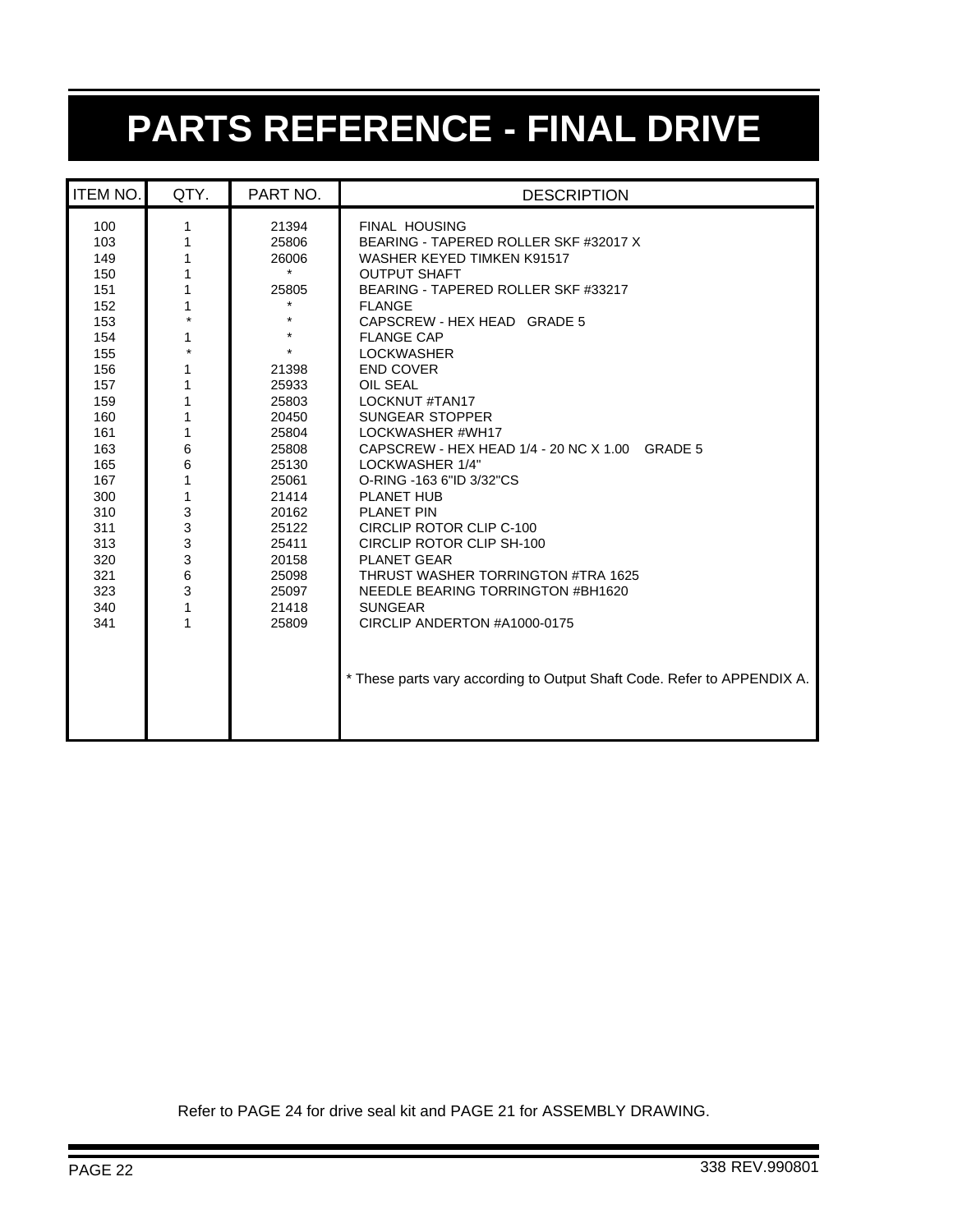## **FINAL DRIVE GROUP**

G1037-A



Group drawings may reference more parts than are actually present in a specific assembly. Parts that are referenced on the drawing but are not on the PARTS REFERENCE list should be ignored.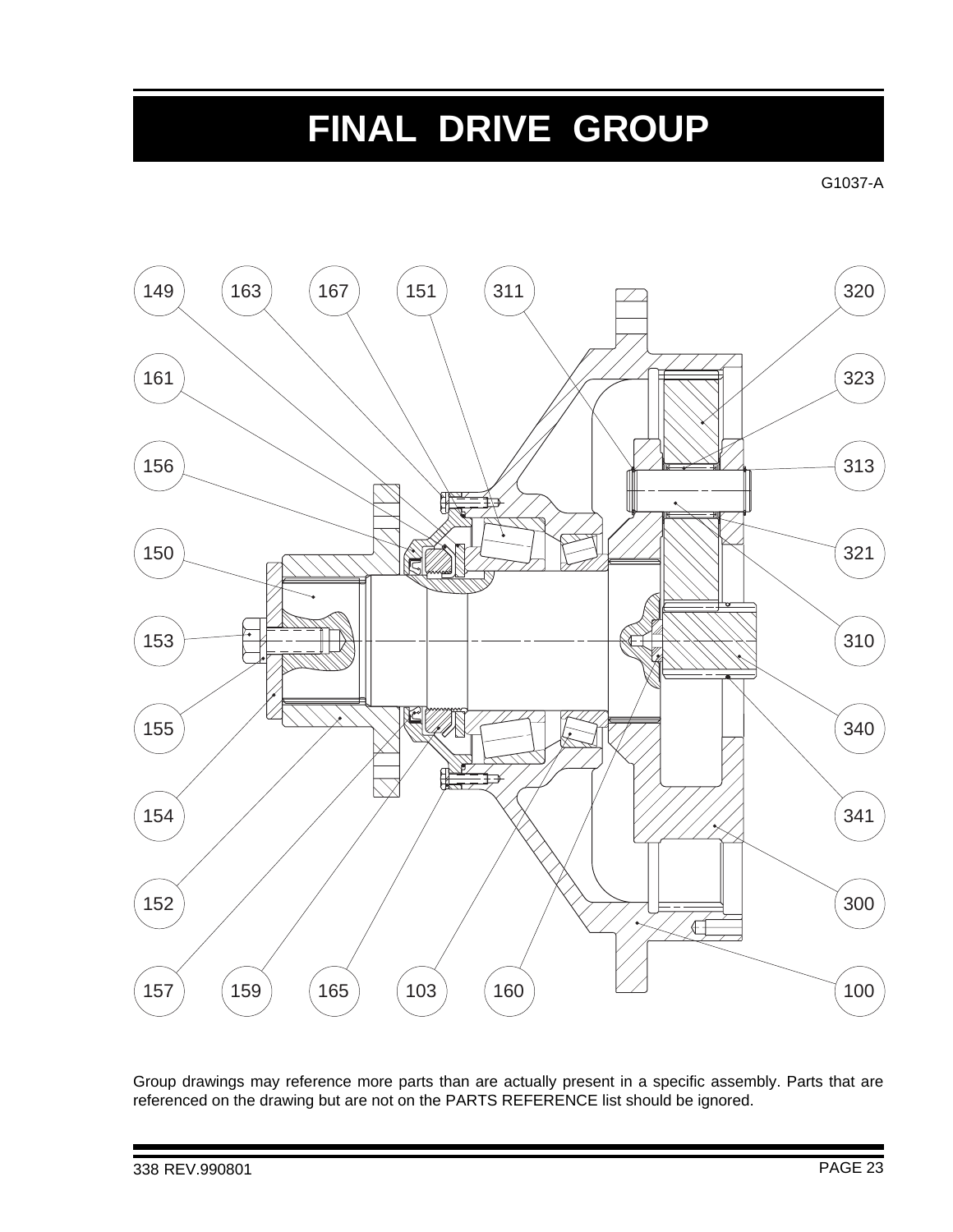# **PARTS REFERENCE - BRAKE GROUP**

| <b>ITEM NO.</b> | QTY.                | PART NO.       | <b>DESCRIPTION</b>                                               |  |
|-----------------|---------------------|----------------|------------------------------------------------------------------|--|
| 107             | $\mathbf{1}$        | 25339          | O-RING -278 12"ID 1/8"CS                                         |  |
| 111             | 16                  | 25264          | CAPSCREW -HEX HEAD 3/8 - 16NC X 1.00 GRADE 5                     |  |
| 113             | 16                  | 25037          | LOCKWASHER 3/8"                                                  |  |
| 304             | 1                   | 21180          | PLANET HUB STOPPER                                               |  |
| 400             | 1                   | 21395          | <b>PLANET HUB</b>                                                |  |
| 410             | 3                   | 20080          | PLANET PIN                                                       |  |
| 411             | 3                   | 25060          | CIRCLIP ROTOR CLIP C-62                                          |  |
| 413             | 3                   | 25119          | CIRCLIP ROTOR CLIP SH-62                                         |  |
| 420             | 3                   | 20101          | <b>PLANET GEAR</b>                                               |  |
| 421             | 6                   | 25064          | THRUST WASHER TORRINGTON #TRA 1018                               |  |
| 423             | 3                   | 25269          | NEEDLE BEARING TORRINGTON #BH 1016                               |  |
| 430             | 1                   | 21427          | <b>INTERNAL GEAR</b>                                             |  |
| 440             | 1                   | 21417          | <b>SUNGEAR</b>                                                   |  |
| 444             | 1                   | 21397          | <b>SUNGEAR STOPPER</b>                                           |  |
| 600             | 1                   | 21425          | <b>CONNECTING SHAFT</b>                                          |  |
| 602             | 1                   | 20035          | RETAINING RING                                                   |  |
| 603             | 1                   | 25811          | NEEDLE BEARING TORRINGTON #B228                                  |  |
| 609             | 1                   | 25810          | BALL BEARING #6013                                               |  |
| 610             | 1                   | 21415          | <b>BEARING CARRIER</b>                                           |  |
| 615             | 2                   | 25755          | THRUST WASHER TORRINGTON #TRA 3648                               |  |
| 617             | 1                   | 25756          | THRUST BEARING TORRINGTON #NTA 3648                              |  |
| 700             | 1                   | 21393          | <b>BRAKE HOUSING</b>                                             |  |
| 703             | 1                   | 25331          | PLASTIC CAPLUG 3/4 NPT THREADED                                  |  |
| 707             | 1                   | 25192          | O-RING -174 8-3/4"ID 3/32"CS                                     |  |
| 712             | 1                   | 21484          | <b>BRAKE SPACER</b>                                              |  |
| 714             | 13                  | 21252          | <b>DIVIDER PLATE</b>                                             |  |
| 715             | 12                  | 25194          | <b>FRICTION PLATE</b>                                            |  |
| 717             | 1                   | 25729          | SUPPORT WASHER ANDERTON #R.28/40/2.0                             |  |
| 720             | 1                   | 21426          | <b>BRAKE HUB</b>                                                 |  |
| 723<br>724      | $\overline{c}$<br>1 | 25187          | SPRAG CLUTCH BORG WARNER #X138769<br><b>SPRAG CLUTCH ALIGNER</b> |  |
| 727             | 1                   | 21193<br>25492 | CIRCLIP ROTOR CLIP SH-106                                        |  |
| 730             | 1                   | 21416          | <b>MOTOR DRIVE SHAFT</b>                                         |  |
| 731             | 1                   | 25500          | CIRCLIP ROTOR CLIP C-93                                          |  |
| 743             | 2                   | 25237          | PIPE PLUG 3/4 - 14 NPT                                           |  |
| 745             | 1                   | 25807          | CAPSCREW - HEX HEAD 5/8 - 11NC X 1.00 GRADE 5                    |  |
| 750             | 1                   | 21434          | <b>PISTON</b>                                                    |  |
| 751             | 1                   | 25191          | O-RING -90 DURO -267 8-1/4"ID 1/8"CS                             |  |
| 752             | 16                  | 20028          | <b>BRAKE SPRING</b>                                              |  |
| 753             | 1                   | 25190          | O-RING -90 DURO -171 8"ID 3/32"CS                                |  |
| 770             | 1                   | 21423          | <b>SPRING STOPPER</b>                                            |  |
| 771             | 6                   | 25081          | CAPSCREW - HEX HEAD 1/2 - 13NC X 1.50 GRADE 5                    |  |
| 773             | 6                   | 25014          | LOCKWASHER 1/2"                                                  |  |
| 775             | 1                   | 25802          | OIL SEAL                                                         |  |
| 777             | 1                   | 25810          | BALL BEARING #6013                                               |  |
| 779             | 1                   | 25192          | O-RING -174 8-3/4"ID 3/32"CS                                     |  |
|                 |                     |                |                                                                  |  |
|                 |                     | 23134          | DRIVE SEAL KIT, CONTAINS ITEMS:                                  |  |
|                 |                     |                | 107, 157, 167, 707, 751, 753, 775, 779 AND 801                   |  |
|                 |                     |                |                                                                  |  |
|                 |                     |                |                                                                  |  |
|                 |                     |                |                                                                  |  |

#### Refer to PAGE 21 for TYPICAL ASSEMBLY DRAWING.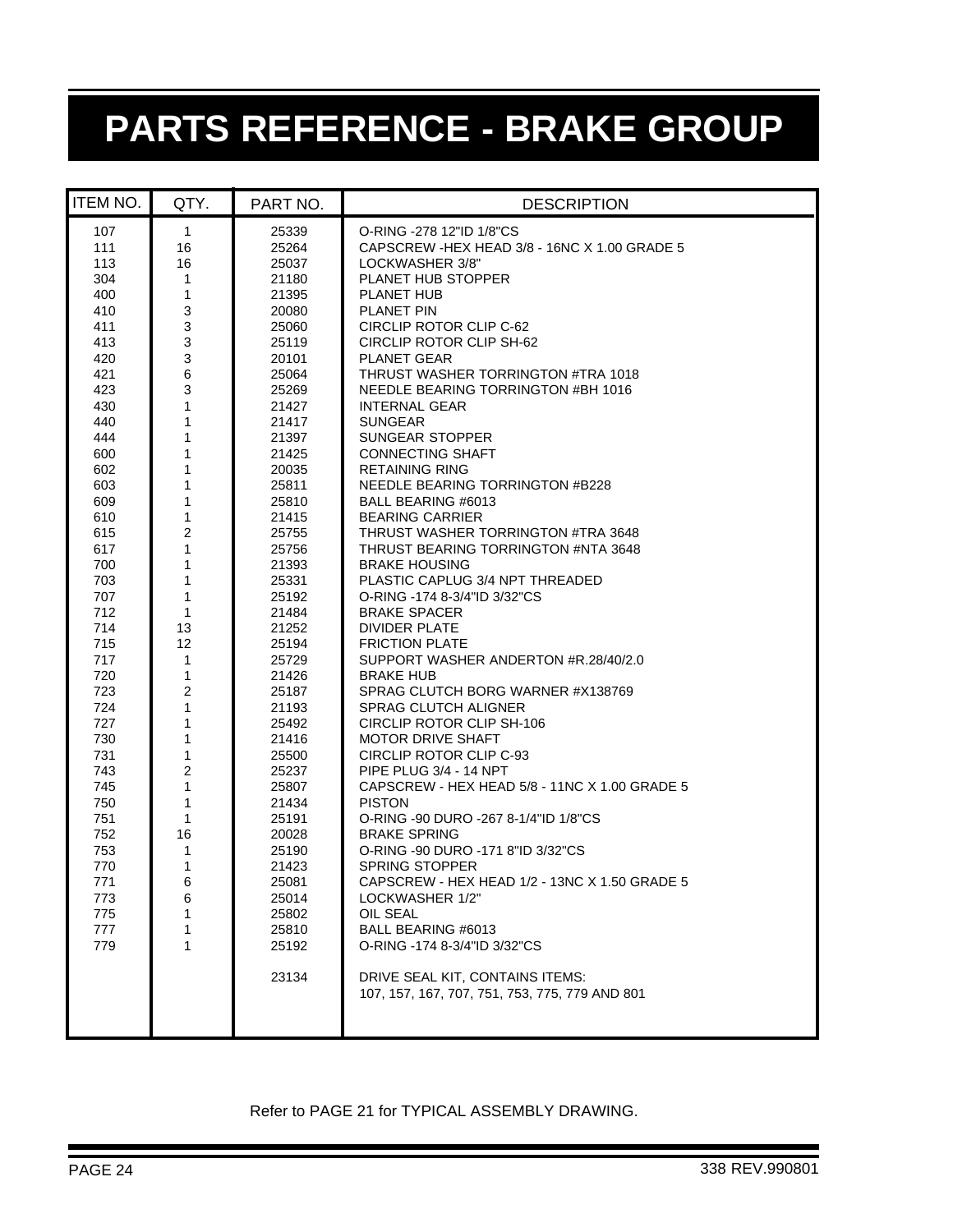## **PARTS REFERENCE - BRAKE GROUP**

G1038



Group drawings may reference more parts than are actually present in a specific assembly. Parts that are referenced on the drawing but are not on the PARTS REFERENCE list should be ignored.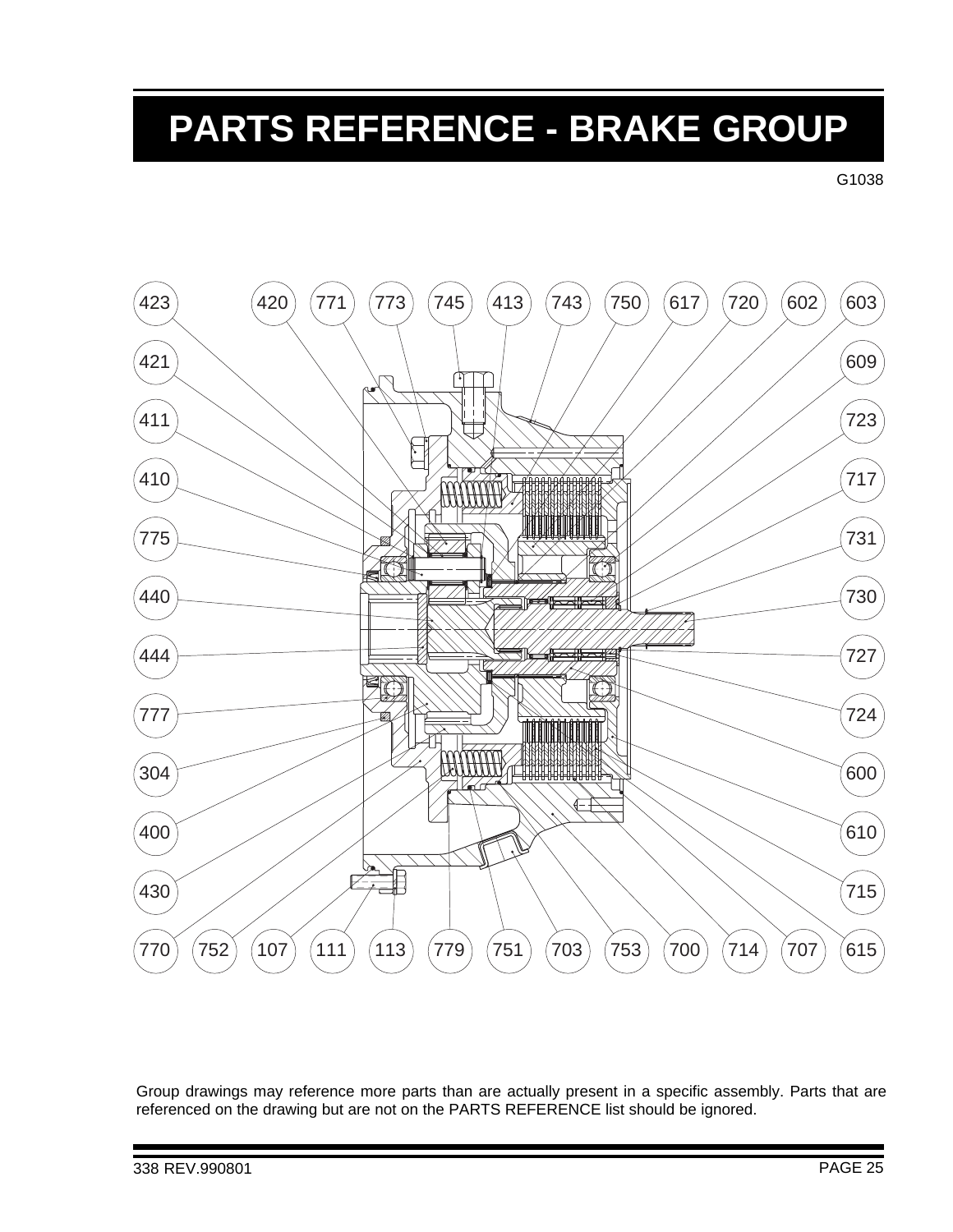# **PARTS REFERENCE - MOTOR GROUP**

| <b>ITEM NO.</b>                                                                         | QTY.                                                                                     | PART NO.                                                                                                            | <b>DESCRIPTION</b>                                                                                                                                                                                                                                                                                                                                             |
|-----------------------------------------------------------------------------------------|------------------------------------------------------------------------------------------|---------------------------------------------------------------------------------------------------------------------|----------------------------------------------------------------------------------------------------------------------------------------------------------------------------------------------------------------------------------------------------------------------------------------------------------------------------------------------------------------|
| 800<br>801<br>802<br>803<br>804<br>805<br>807<br>809<br>821<br>823<br>861<br>865        | 1<br>1<br>1<br>1<br>1<br>$\overline{2}$<br>1<br>1<br>12<br>12<br>1<br>4                  | 21390<br>25310<br>25370<br>25040<br>$\star$<br>25118<br>25037<br>25724<br>25326                                     | <b>MOTOR ADAPTOR</b><br>O-RING -012 3/8"ID 1/16"CS<br>$\star$<br><b>PIPE PLUG 1/16 - 27 NPT</b><br>PIPE PLUG 1/8 - 27 NPT<br>CAPSCREW - HEX HEAD 3/8 - 16NC X 1.25 GRADE 5<br>LOCKWASHER 3/8"<br><b>GEAR HOUSING</b><br><b>DOWEL PIN</b>                                                                                                                       |
| 869<br>870<br>875<br>877<br>881<br>885<br>887<br>899<br>929<br>950<br>951<br>953<br>955 | 2<br>1<br>4<br>2<br>1<br>$\overline{2}$<br>12<br>2<br>1<br>1<br>4<br>4<br>$\overline{2}$ | 25612<br>21758<br>25723<br>25722<br>25728<br>25725<br>25656<br>25031<br>$\star$<br>$***$<br>25324<br>25325<br>25557 | SEAL - BODY<br>PORT END COVER SUB-ASSY WITH PLUGS<br><b>NEEDLE BEARING</b><br><b>SEAL - RING</b><br>GEAR SET -097 (2" GEAR WIDTH)<br><b>THRUST PLATE</b><br><b>SEAL - POCKET</b><br>PIPE PLUG 1/4 - 18 NPT<br>$\star$<br>SUB-ASSY MOTOR -097 (2" GEAR WIDTH)<br>CAPSCREW - HEX HEAD 5/8 - 11NC X 5.25 GRADE 5<br>WASHER<br>PLASTIC CAPLUG 1.625" - 12 THREADED |
|                                                                                         |                                                                                          | 23121                                                                                                               | MOTOR SEAL KIT, CONTAINS ITEMS:<br>869, 877 AND 887<br>$\star$<br>These parts vary according to Brake Code. Refer to APPENDIX B.<br>** ITEM 950, MOTOR SUB-ASSY, CONTAINS ITEMS:<br>800, 802, 803, 804, 805, 807, 809, 861, 865, 869, 870,<br>875, 877, 881, 885, 887, 899, 929, 951, 953, AND 955                                                             |
|                                                                                         |                                                                                          |                                                                                                                     |                                                                                                                                                                                                                                                                                                                                                                |

Refer to PAGE 24 for drive seal kit and PAGE 30 for TYPICAL ASSEMBLY DRAWING.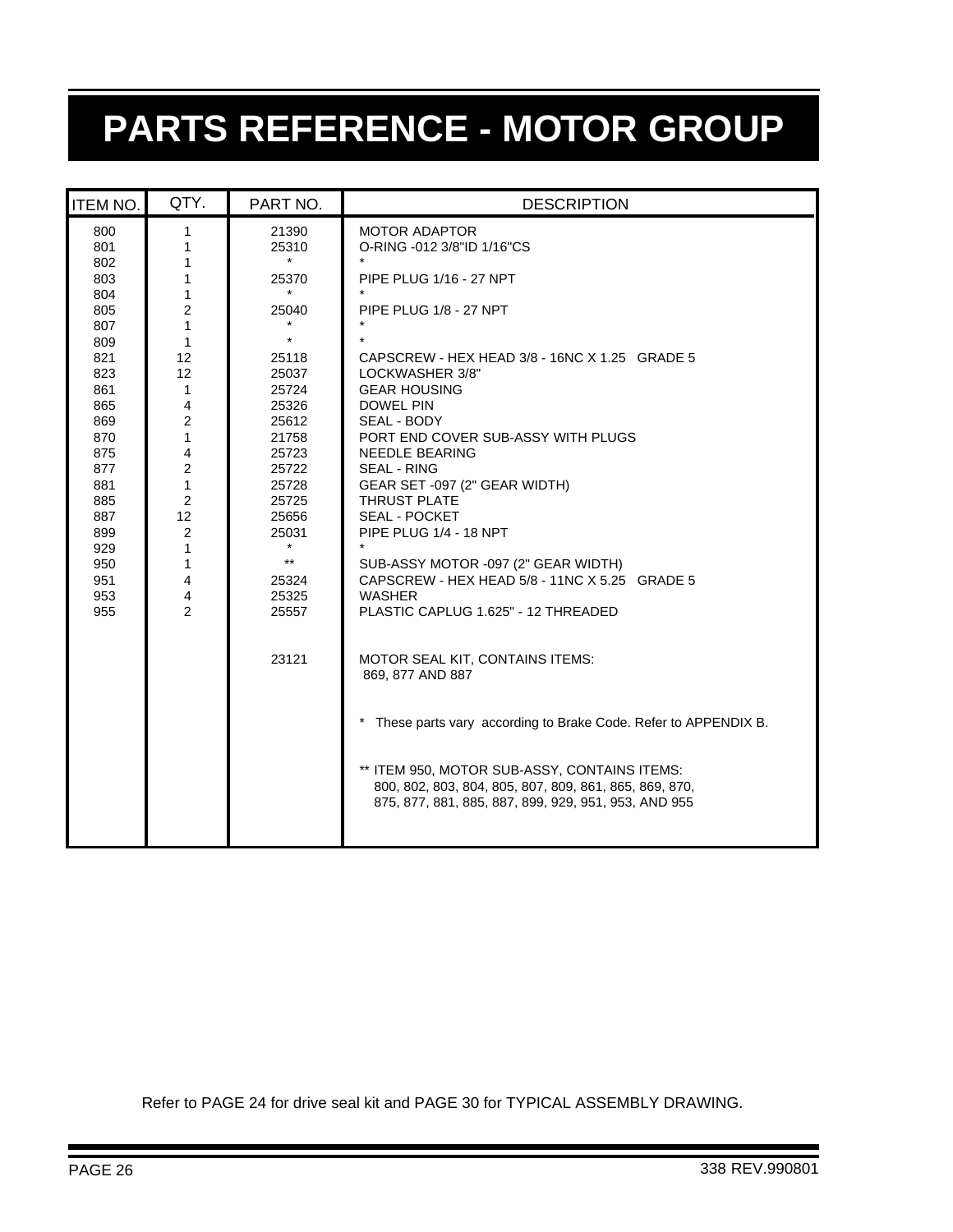# **MOTOR GROUP**

G1033-A



Group drawings may reference more parts than are actually present in a specific assembly. Parts that are referenced on the drawing but are not on the PARTS REFERENCE list should be ignored.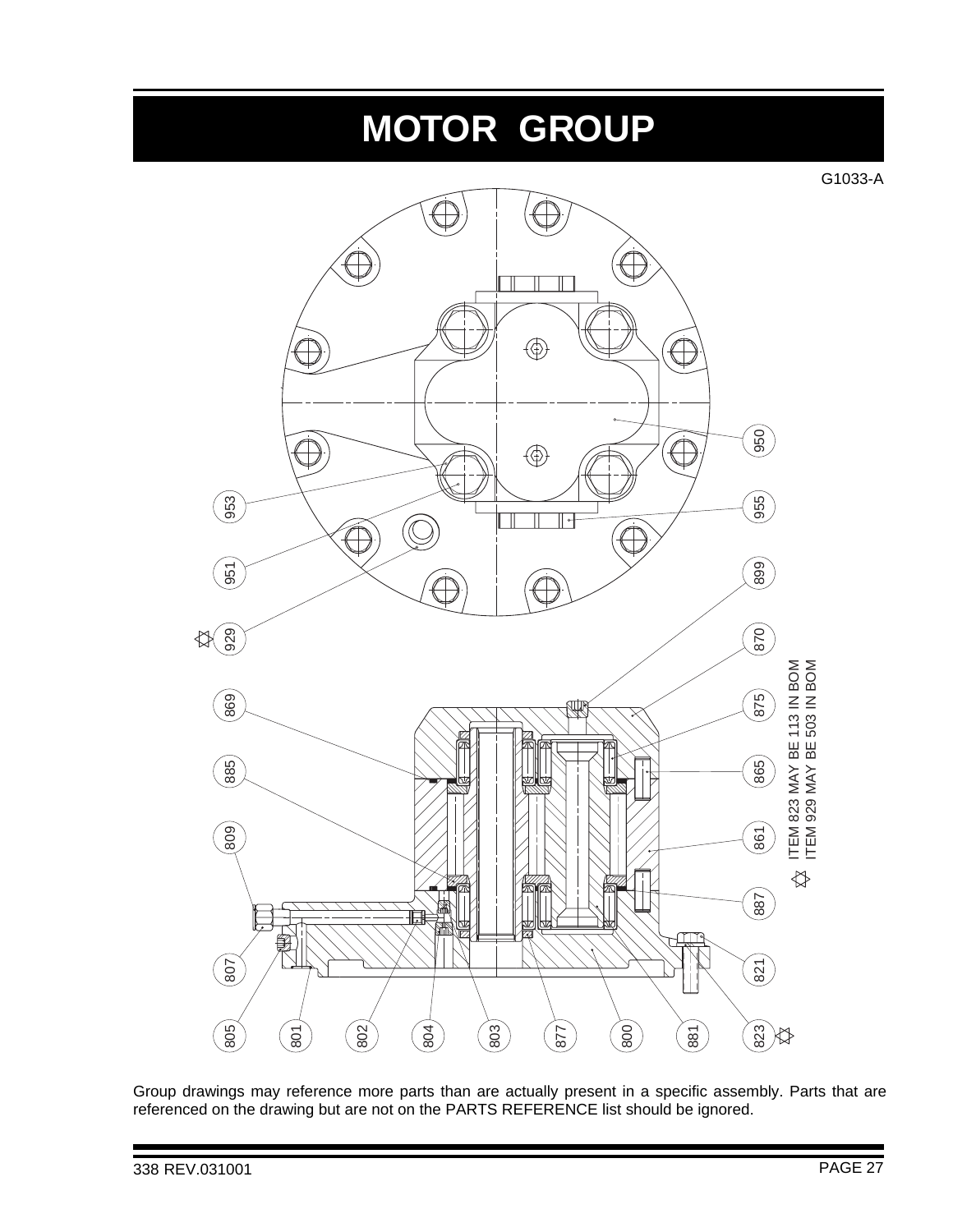### **INSTALLATION DRAWING**

I1018-D

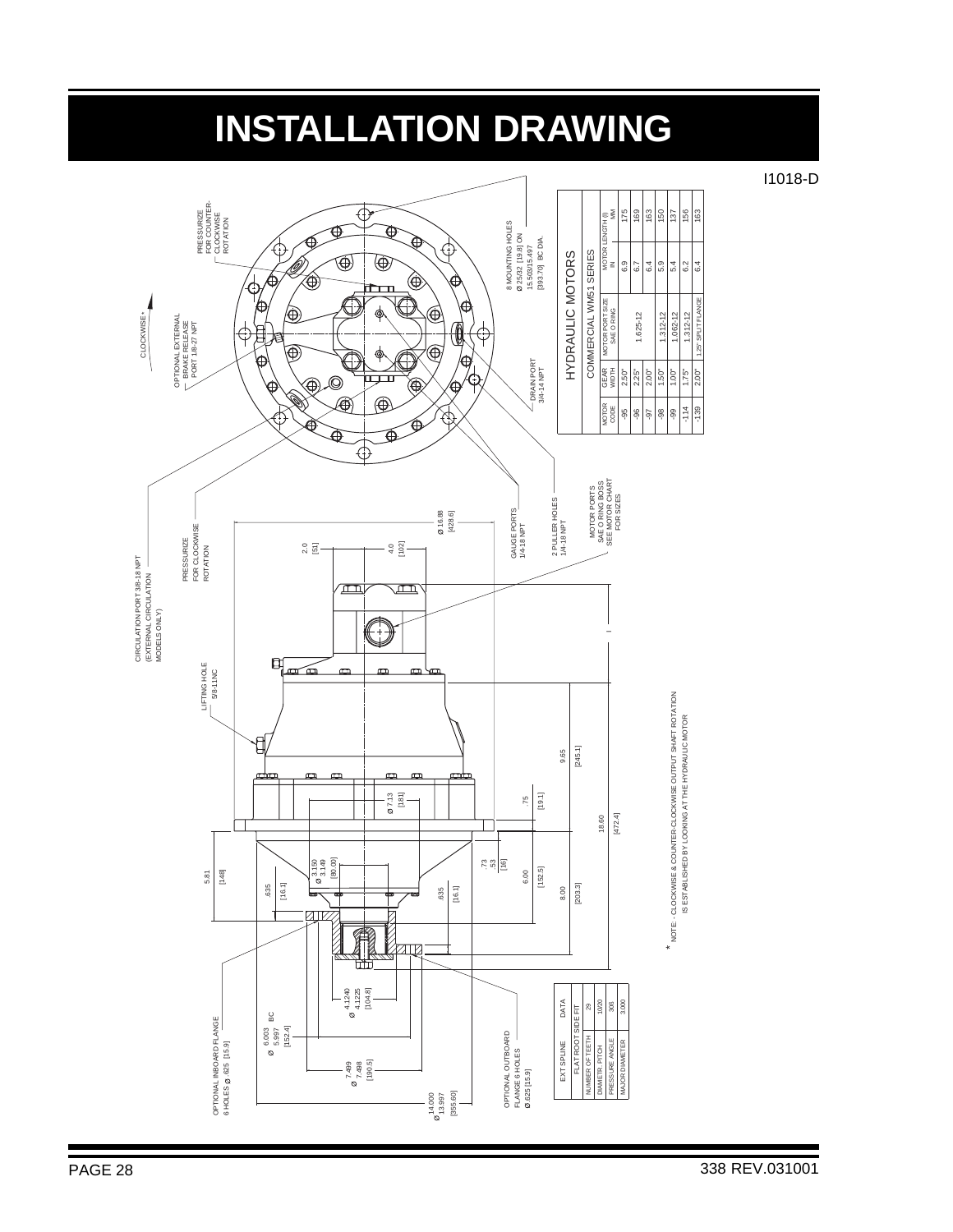# **APPENDIX A**

|             |                     | <b>OUTPUT SHAFT CODE</b> |                    |                                     |       |       |                                                  |  |
|-------------|---------------------|--------------------------|--------------------|-------------------------------------|-------|-------|--------------------------------------------------|--|
| <b>ITEM</b> | <b>PART</b>         | - 1                      | $-2$               | - 3                                 | $-4$  | - 5   | - 6                                              |  |
| NO.         | <b>DESCRIPTION</b>  |                          | <b>PART NUMBER</b> |                                     |       |       |                                                  |  |
| 150         | <b>OUTPUT SHAFT</b> | 21399                    | 22375              | 21399                               | 21399 | 21804 | 22165                                            |  |
| 150A        | <b>KEY</b>          | N/A                      | 22203              | N/A                                 | N/A   | N/A   | N/A                                              |  |
| 152         | <b>FLANGE</b>       | N/A                      | N/A                | 21419                               | 21805 | N/A   | N/A                                              |  |
| 153         | <b>CAPSCREW</b>     | N/A                      | N/A                | 25139<br>$(5/8" - 11NC \times 1.5)$ | 25139 | N/A   | (QTY. 2)<br>25013<br>$(1/2" - 13NC \times 1.25)$ |  |
| 154         | <b>FLANGE CAP</b>   | N/A                      | N/A                | 21420                               | 21420 | N/A   | 22166                                            |  |
| 155         | <b>LOCKWASHER</b>   | N/A                      | N/A                | 25359<br>(5/8")                     | 25359 | N/A   | (QTY. 2)<br>25014<br>(1/2")                      |  |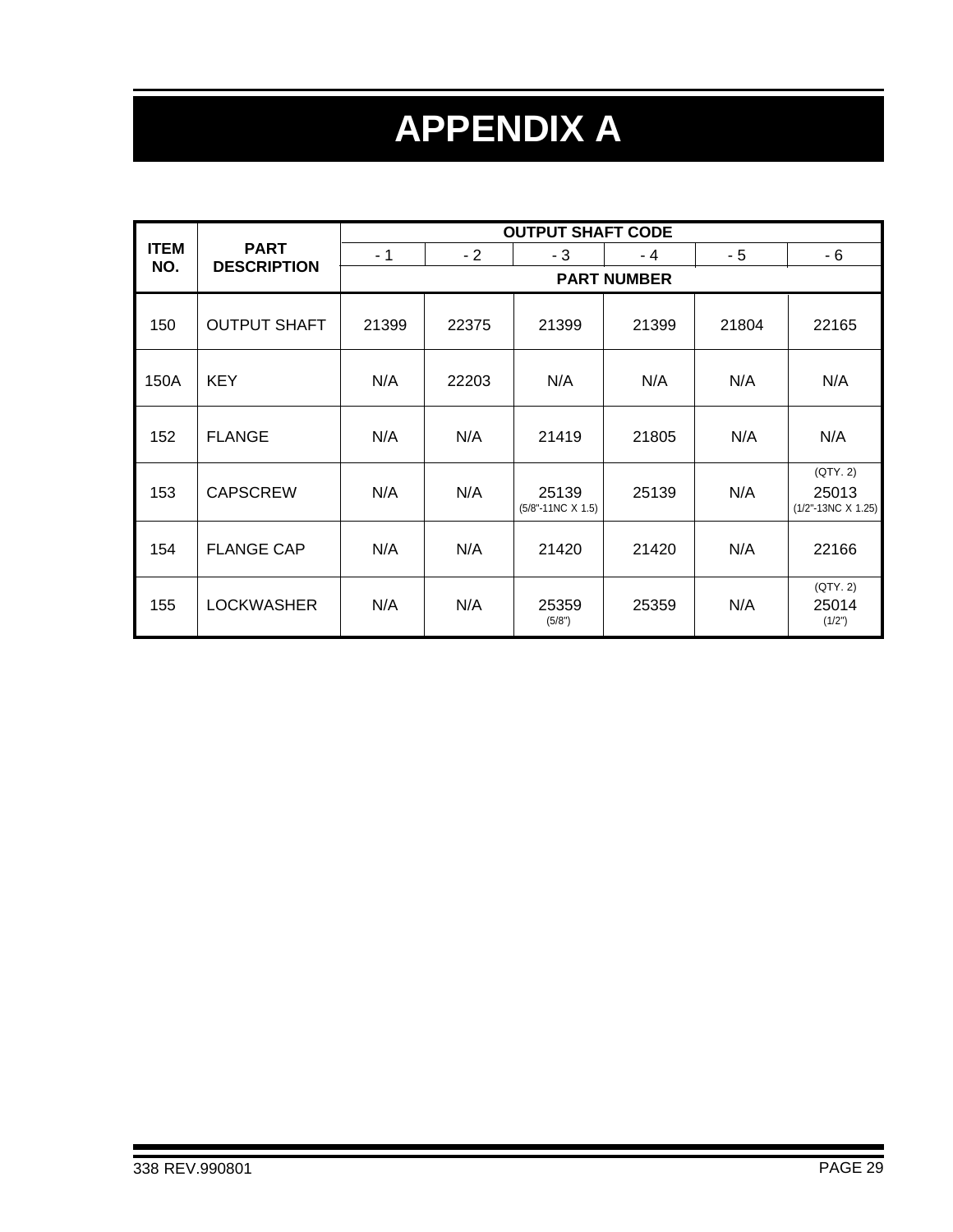# **APPENDIX B**

|                    |                                   | $-3$                | $-4$  | $-5$  | $-6$  | $-7$  | $-8$  | - 9   | $-10$ |
|--------------------|-----------------------------------|---------------------|-------|-------|-------|-------|-------|-------|-------|
| <b>ITEM</b><br>NO. | <b>PART</b><br><b>DESCRIPTION</b> | <b>PART NUMBERS</b> |       |       |       |       |       |       |       |
| 802                | <b>SHUTTLE</b>                    | N/A                 | 20849 | 20849 | N/A   | N/A   | 20849 | 20849 | N/A   |
| 804                | <b>ORIFICE</b><br><b>PLUG</b>     | 21483               | 21483 | 21483 | 21483 | N/A   | N/A   | N/A   | N/A   |
| 804                | 1/8-27 NPT<br>PIPE PLUG           | N/A                 | N/A   | N/A   | N/A   | 25040 | 25040 | 25040 | 25040 |
| 807                | 1/8-27 NPT<br>PIPE PLUG           | 25040               | N/A   | N/A   | 25040 | 25040 | N/A   | N/A   | 25040 |
| 807                | 1/8-27 NPT<br>PIPE ADAPTOR        | N/A                 | 25622 | 25622 | N/A   | N/A   | 25622 | 25622 | N/A   |
| 809                | $1/8$ NPT<br><b>CAPLUG</b>        | N/A                 | 25374 | 25374 | N/A   | N/A   | 25374 | 25374 | N/A   |
| 929                | 3/8 NPT<br><b>CAPLUG</b>          | N/A                 | N/A   | N/A   | N/A   | 25393 | 25393 | 25393 | 25393 |
| 929                | 3/8-18 NPT<br>PIPE PLUG           | 25085               | 25085 | 25085 | 25085 | N/A   | N/A   | N/A   | N/A   |
| 950                | <b>MOTOR</b><br>SUB-ASSY          | 21938               | 22014 | 22015 | 22016 | 22017 | 22018 | 22019 | 22020 |

#### **BRAKE CODE**